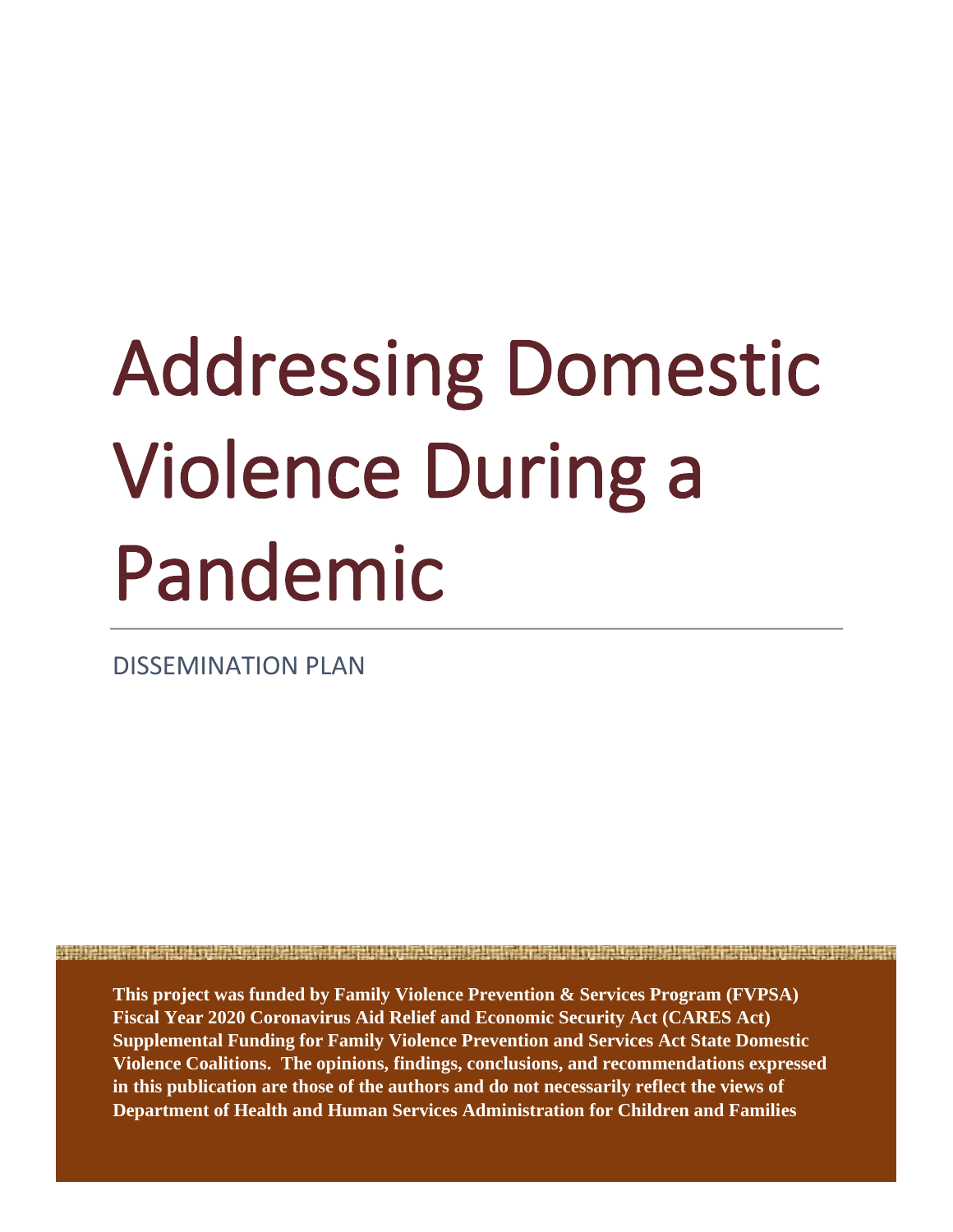### **Verification Statement:**

This is to certify American Samoa Alliance against Domestic & Sexual Violence, also known as "The Alliance" is the dual coalition in American Samoa and has received Family Violence Prevention Services (FVPSA) Coronavirus Aid Relief and Economic Security (CARES) supplemental funding in 2020. The CARES Act appropriated \$45 million for states, Tribes and state domestic violence coalitions to use the funding to prevent, prepare for, and respond to COVID-19. Although there was flexibility in the usage of the funds, the focus was to prevent, prepare and respond. This project was developed to promote discussions to influence our community to provide support and guidance for services and shelter options to assist victims of domestic violence.

Author: Luana Yoshikawa-Scanlan, MBA, PRIME Consultants

Partners & Reviewers: **American Samoa Alliance Against Domestic & Sexual Violence** Jennifer Tofaeono, MHSA, MBA, Executive Director Judy Matautia, Training Coordinator

**ASG House Of Representatives – District #13**

Honorable Andra Samoa, Representative

**Territorial Administration on Aging Office Director**

Evelyn Lili'o Satele, Director

### **American Samoa Community College**

Dr. Rosevonne Makaiwi-Pato, President

### **LBJ Tropical Medical Center**

Charmaine Mageo, Infection Prevention Officer

### **Back on Track**

Mona Uili, Executive Director

### **Catholic Social Services, Pago Pago Diocese**

Nancy Tagaloa, Program Director Ipu Lefiti, Community Victims Advocate

### **ASG Department of Public Health**

Si'itia Soliai-Lemusu, Behavioral Health Services Administrator

### **ASG Department of Human & Social Services**

Tufa Avegalio, Acting Assistant Director CFSD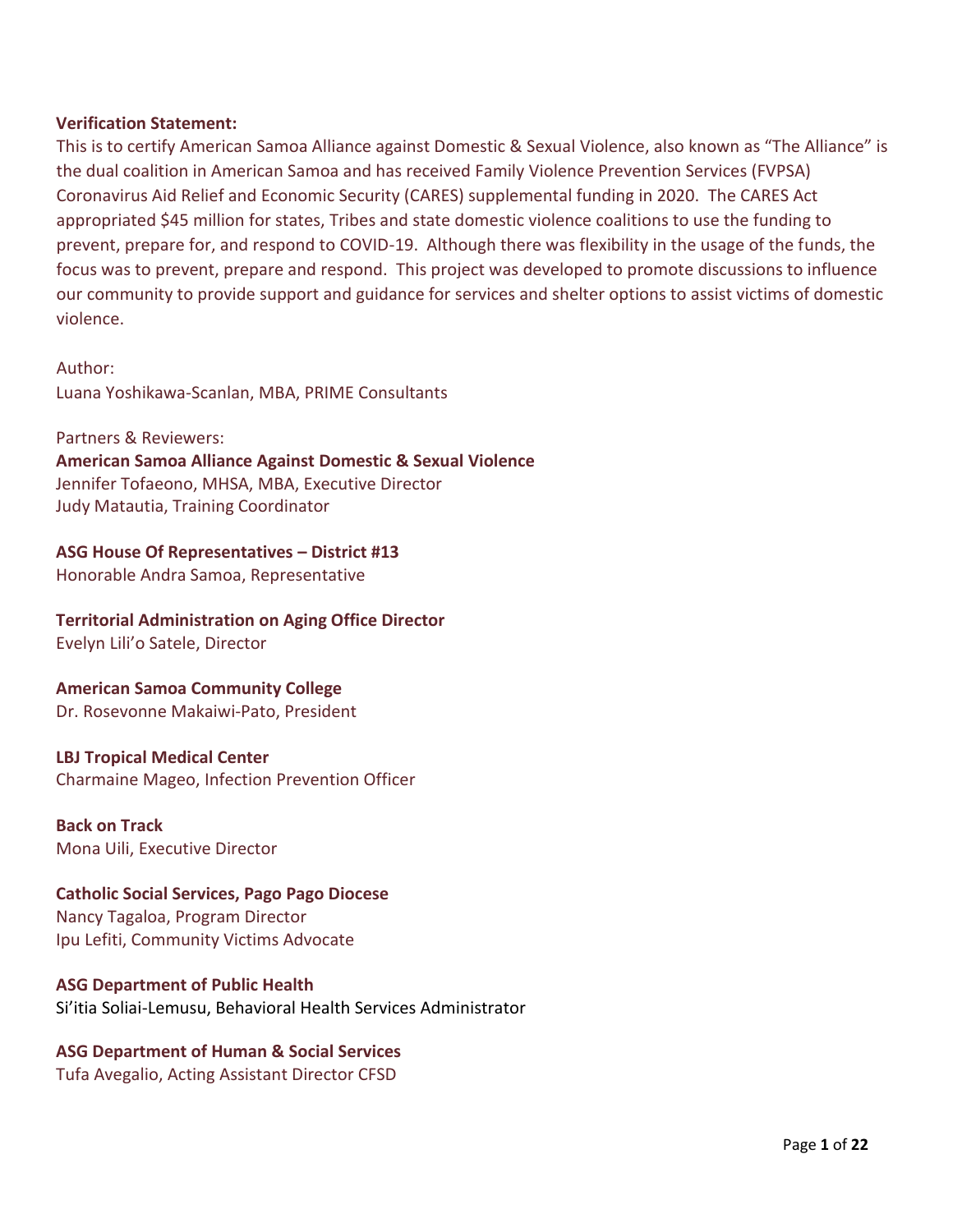### **FORWARD**

The American Samoa Alliance against Domestic & Sexual Violence also known as the Alliance, receives federal grants from the Family Violence Prevention and Services Administration (FVPSA) as the recognized dual Coalition for domestic and sexual violence in American Samoa<sup>1</sup>. In May 2020, the Alliance received supplemental funding of \$80,357 for FVPSA Coronavirus Aid Relief and Economic Security (CARES). As this funding was released American Samoa had just completed a measles vaccination campaign which required the local Department of Health (DOH) to ban public gatherings and close schools through December 16, 2019. American Samoa incurred 12 cases of measles as of January 19, 2020, and zero deaths. In January 2020, the neighboring island country of Samoa reported over 5,700 cases of measles and 83 deaths in a population of 200,874. In the following months COVID-19 was detected in U.S. cities, prompting swift action from American Samoan's Governor at the time, Lolo Matalasi Moliga.

Governor Moliga was proactive in declaring a State of Emergency to prevent the spread of COVID-19 to the Territory by enforcing travel restrictions on all commercial flights as of March 26, 2020. The stories of COVID-19 related deaths in the world, and the impact of the disease on vulnerable populations, like American Samoa, reminded many of our citizens of the devastating effect of the 1918 Influenza pandemic in Samoa. The disease had spread rapidly through the island, resulting in the deaths of 22% (n=8500) of the population.<sup>2</sup> American Samoa had banned travelers in 1918 resulting in no cases of Influenza in the Territory. It was an easy decision for the American Samoa Government to apply the same protective measures between March 2020 through today.

On March 20, 2020, Jessica Fuimaono was admitted to the local hospital for life threatening injuries sustained after her husband hit her the head with a sledgehammer and set her on fire. The Alliance received an influx of calls for help from domestic violence victims as they shared their stories of violence: an increase of 71% in requests for assistance from female victims. One victim shared:

*"I'm still stupid enough not to call the police on him even though he held a knife to my face and tried to stab me with it and he told me to open the door or he'll break it down and cut me into pieces" (personal conversation, April 7, 2020).* 

The following manuscript provides a road map for disseminating information to the American Samoan community that will help victims, their families, service providers, and community advocates prevent and address domestic violence during a Pandemic. It is *our hope* that gathering relevant information regarding COVID-19, which changes on a daily basis, will help to *inform organizations* on the best way to stay safe during this and any future Pandemic. Through this project we will be developing a toolkit to be shared with the community. We look forward to sharing the toolkit as well in the near future.

In Community,

Jennifer F. Tofaeono, MHSA, MBA, Executive Director, American Samoa Alliance against Domestic & Sexual Violence

<sup>&</sup>lt;sup>1</sup> Family Violence Prevention and Services Grants to State Domestic Violence Coalitions; [https://www.acf.hhs.gov/fysb/programs/family-violence-prevention-services,](https://www.acf.hhs.gov/fysb/programs/family-violence-prevention-services) 2021.

<sup>2</sup> The 1918 Influenza pandemic. Retrieved: https://nzhistory.govt.nz/culture/1918-influenza-pandemic/samoa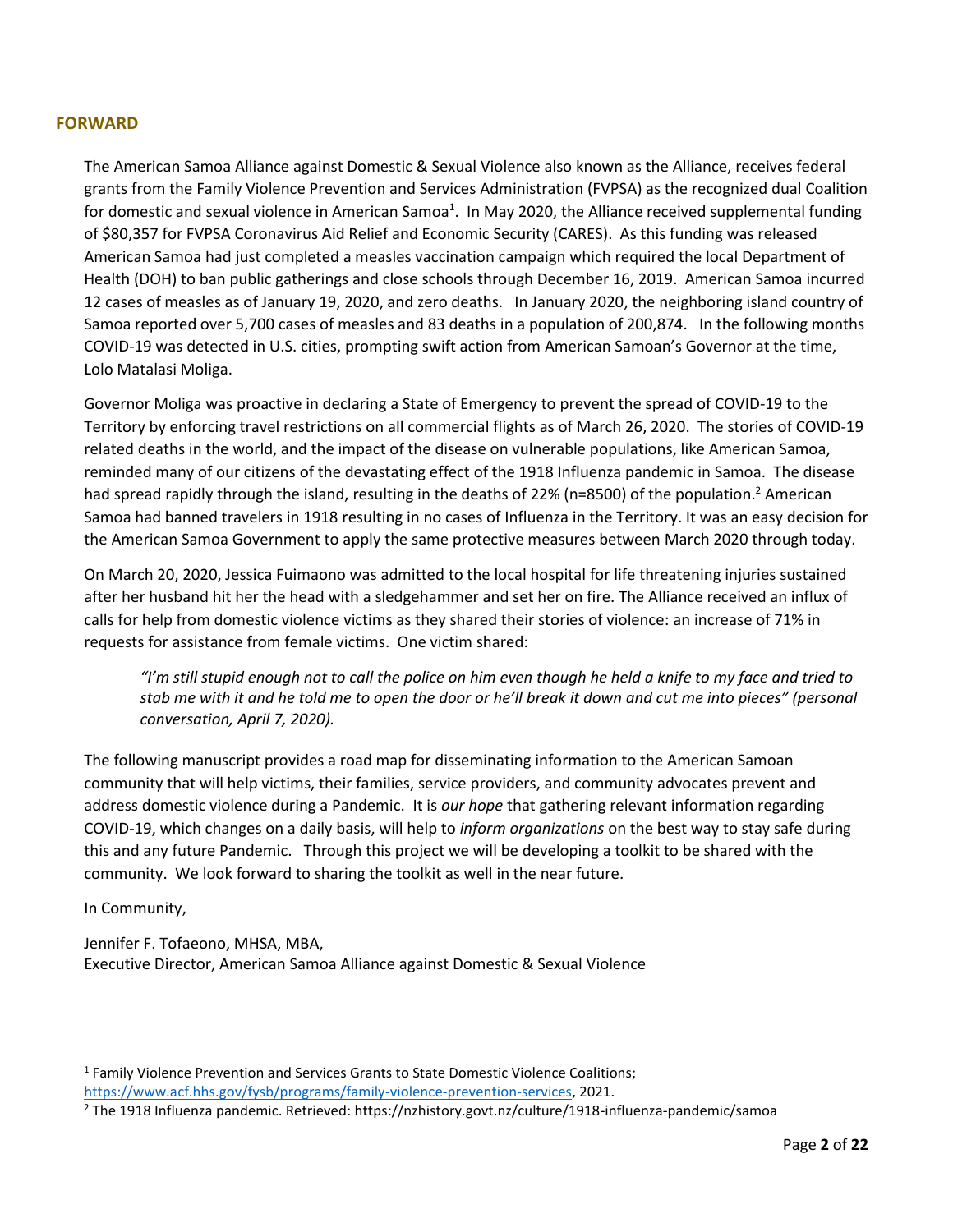### **CONTENTS**

瞿花

a a shirika wakata wakati wakati wakati ya kata wakati ya mata wakati ya kata wakati ya kata wakati ya kata wa

| Figure 1: Communication Model                                               |
|-----------------------------------------------------------------------------|
|                                                                             |
|                                                                             |
|                                                                             |
|                                                                             |
| Table 1: Empirical Evidence Results                                         |
|                                                                             |
| Table 2: Stakeholder Engagement Results                                     |
| Figure 2: Stakeholder Engagement Recap                                      |
|                                                                             |
| Figure 3: Target Audience Defined                                           |
| Figure 4: In the Context of Social Stigma                                   |
|                                                                             |
| Table 3: Target Groups' Needs, Values, Motivations and Expectations         |
|                                                                             |
|                                                                             |
| Table 4a: Levels of Stakeholder Engagement                                  |
| Table 4b: Examples of Current Alliance Stakeholder Engagement Levels        |
|                                                                             |
| Figure 5: Strategies to extend 'Reach'                                      |
| Table 5: Three Goals with Objectives and Strategies                         |
| Table 6: Dissemination Outcomes                                             |
|                                                                             |
| Table 7: Dissemination Tools, KPIs, Annual Objectives, and Evaluation Goals |
| Table 8: Data Collection & Reporting                                        |
|                                                                             |
|                                                                             |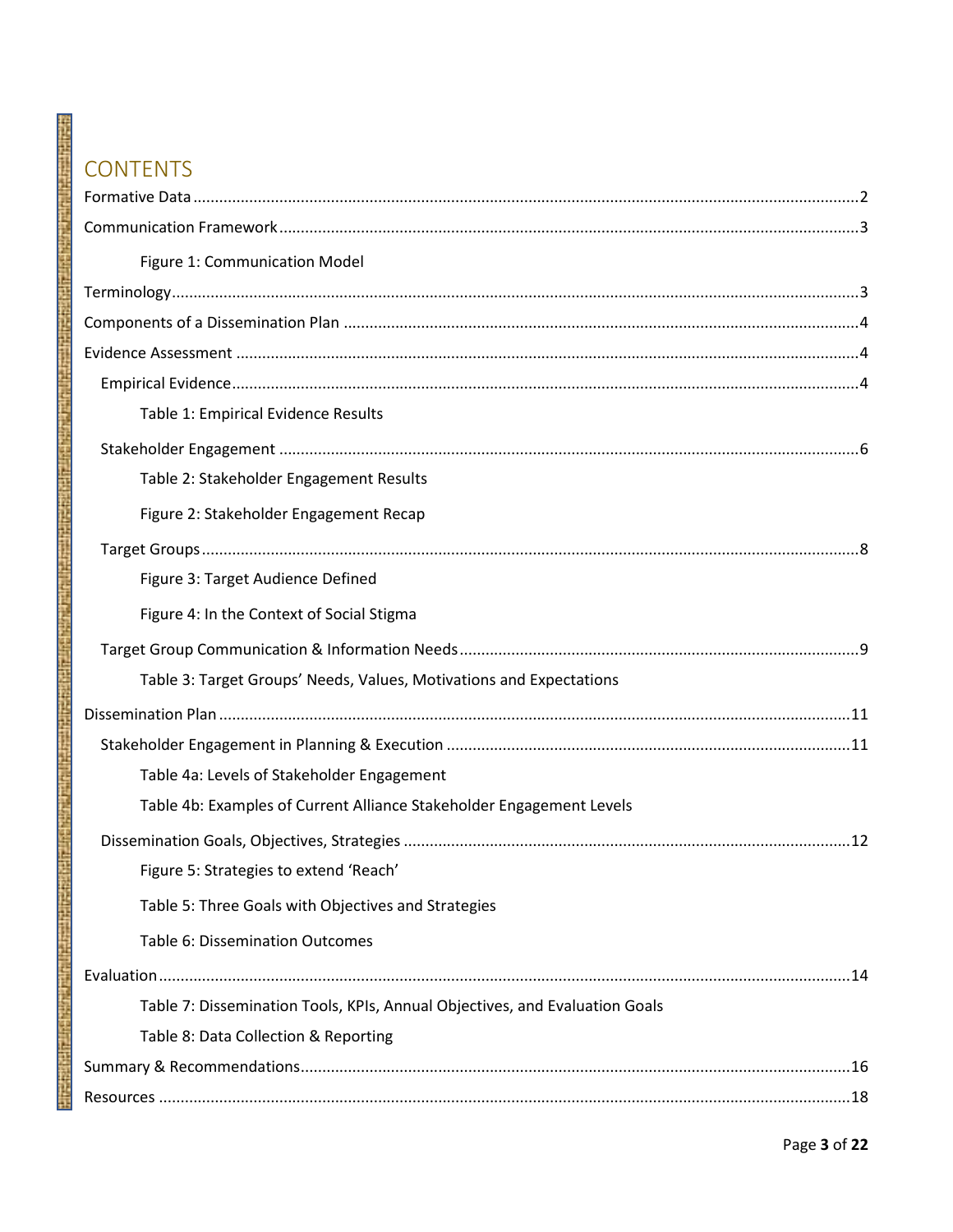### **FORMATIVE DATA**

The **AIM** of this Plan is to effectively disseminate the proposed Toolkit of resources to help the community, first responders, service providers and advocates address domestic violence in the context of a pandemic.

The Plan is informed by a rapid analysis of current literature presented in the document '*The Intersection of COVID-19 & Domestic Violence*' (Alliance, Oct. 2020). The **following is a summary of findings** from the literature and an illustration of the resulting framework used to understand violence in the context of a pandemic.

**Primary** 1. The increased incidence of domestic/intimate partner violence during the pandemic **Findings:** 2. The insurgence of dis-information, misinformation, and divisive rhetoric

**Primary themes** at the intersection of domestic violence and COVID-19: 1. Fear 2. Safety 3. Stigma

#### **Evidence-based solutions**:

of both DV/IPV and COVID

victims.

1. Use mass media strategies to grow awareness and educate the public about the 'findings' to change ideologies e.g. social norms that perpetrate violence

2. Build advocacy and support networks for victims isolated under COVID-related restrictions

3. Build upon an inclusive framework of social norms that supports efforts to control the spread of COVID-19

4. Focus on safety planning and implementation using web-based platforms (MyPlan, iSafe) and low-tech reporting methods (code words, neighbor-watch)

5. Create coordinated access to services needed by victims of chronic intimate-partner and family violence

6. Improve surveillance of domestic violence (this could be an outcome of #5)

Socio-Ecological Framework (adapted from Sanchez, et al., 2020)<sup>27</sup>

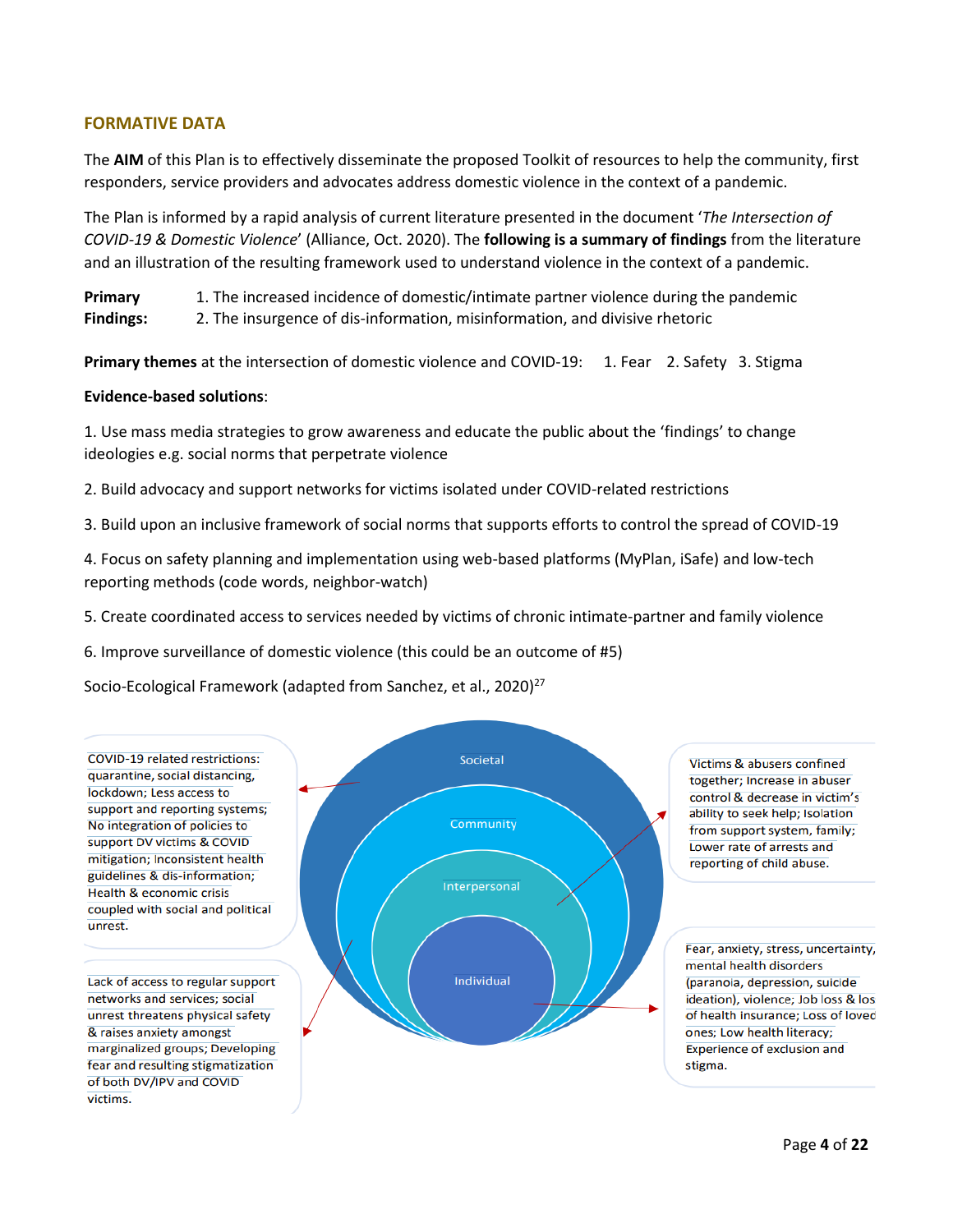### **COMMUNICATION FRAMEWORK**

"*Disease outbreaks are inevitable, and unpredictable events. They are frequently marked by uncertainty, confusion and a sense of urgency. Communication is another feature of the outbreak environment. The World Health Organization believes it is time to acknowledge that communication expertise has become as essential in outbreak control as epidemiological training and laboratory analysis*." WHO Outbreak Communication Guidelines, [https://www.who.int/csr/resources/publications/WHO\\_CDS\\_2005\\_28/en/.](https://www.who.int/csr/resources/publications/WHO_CDS_2005_28/en/)

The **course of communication** is illustrated by Brownson, et al. in the following model<sup>2</sup>:





The model incorporates three propositions:

- 1. Diffusion of Innovation Theory the 'innovation', or **message,** must communicate an **advantage over existing practices**.
- 2. Social Marketing Theory applies commercial marketing principles to influence target audiences to voluntarily accept, reject, modify a health behavior because **message-based communication of knowledge alone is unlikely to lead to sustained behavioral change**<sup>14</sup> .
- 3. Multiple Streams Model asserts that '*policy makers are on the receiving end of sometimes disconnected, random, and chaotic messages*' making the **source of information critical to effective**  dissemination<sup>17,21</sup>.

In summary, effective communication incorporates innovation, engagement, and efficient delivery of empirical information. Dissemination of information involves a long-term, cyclical relationship between information sources, message producers, and the audience.

### **Terminology**

**Dissemination** is defined as "*the means through which information is presented to a targeted audience by means of press, TV, radio and other large-scale media, events, and online media*."<sup>6</sup> The **targeted audience**  describes the groups of stakeholders who are interested in, or impacted by, the information presented and the reason behind its dissemination. **Stakeholders** are organizations or individuals who have an interest in the outcomes and impacts of the dissemination activity and/or the information content.

Dissemination creates and heightens awareness among the targeted audience members and stakeholders, building momentum towards positive change that can be ratified by policy makers and leaders. This Dissemination Plan aims to widely communicate the needs of victims and people at risk for exposure to domestic violence (DV) during a pandemic and promote action by decision makers to implement DV-specific protocols in response to those needs.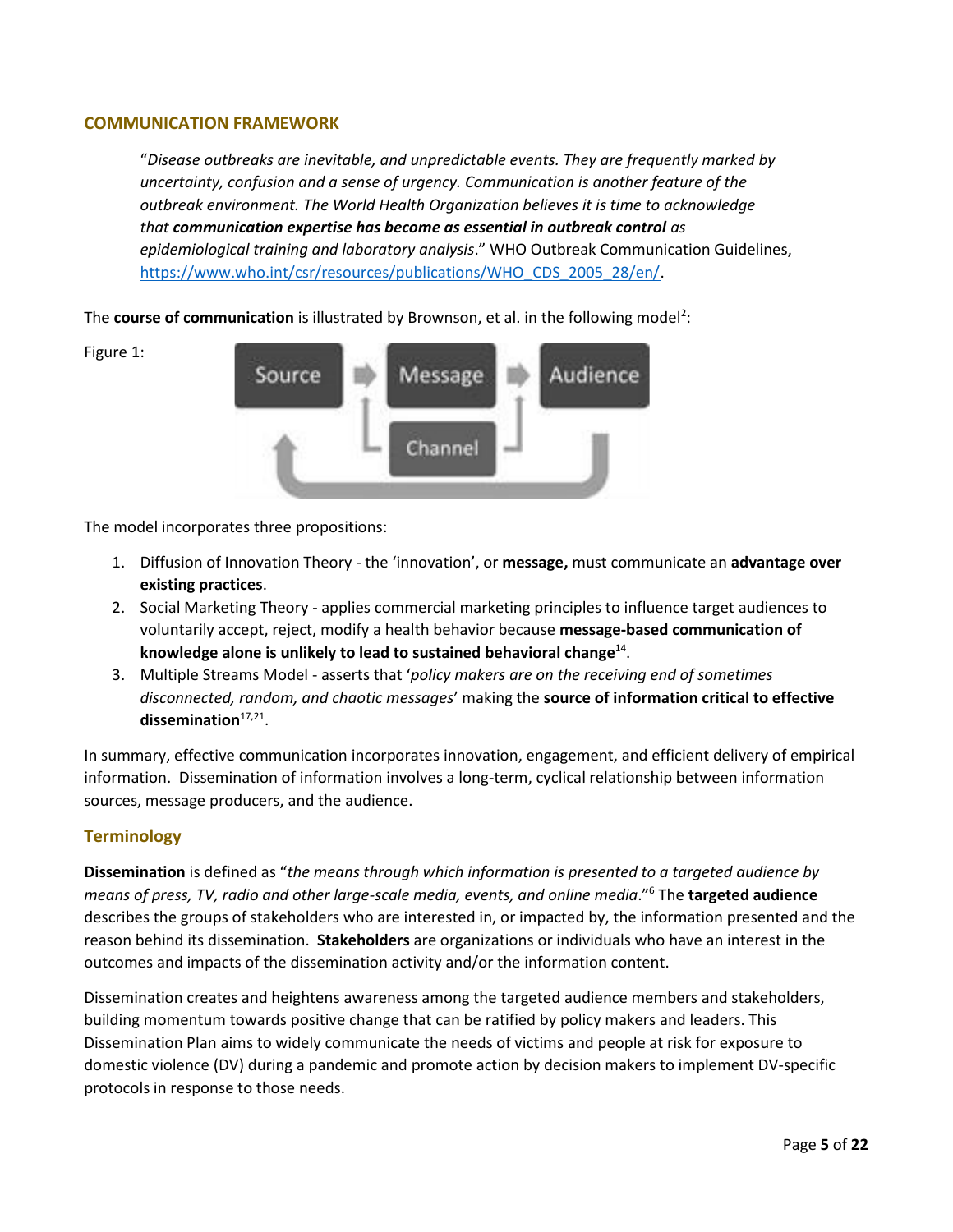### **Components of the Dissemination Plan**

- I. **Why** the purpose of disseminating the proposed messages/information supported by evidence
- II. **To Whom** the targeted audience based on their needs, priorities, concerns
- III. **What** the message/information that can help the audiences make decisions
- IV. **With Whom** the stakeholders and Plan partners who will help and those who will benefit
- V. **How** the method of implementing based on context, protective and risk factors
- VI. **When** the timing

### **Evidence Assessment: Why**

The Plan is informed by both empirical research and stakeholder engagement. *(See COVID-19 Literature Review 2020 and DV Gap Assessment 2019 for detailed synthesis of information.)*

| <b>Resource</b>                      | <b>Empirical Evidence</b>                                                                                                                                                        | Table 1 |  |
|--------------------------------------|----------------------------------------------------------------------------------------------------------------------------------------------------------------------------------|---------|--|
| United<br>Nations (UN)               | The pandemic has worsened existing uncertainties and distress.<br>$\bullet$<br>Containment measures and school closures have isolated children and adolescents from<br>$\bullet$ |         |  |
| Intl. Children's                     | their social networks.                                                                                                                                                           |         |  |
| Emergency                            | $\bullet$<br>Self-isolation can result in anxiety and sleep problems among adolescents, including                                                                                |         |  |
| Fund and the                         | because of increased screen time, irregular eating habits and reduced physical activity.                                                                                         |         |  |
| World Health                         | Specific stressors linked to quarantine, fear for one's own health and infecting others,<br>$\bullet$                                                                            |         |  |
| Organization                         | isolation and boredom, financial loss and stigma                                                                                                                                 |         |  |
| (WHO) <sup>37.39</sup>               | can lead to negative and long-lasting psychological effects, such as post-traumatic stress<br>$\bullet$<br>symptoms, confusion and anger.                                        |         |  |
| UN <sup>32</sup>                     | "violence against women, especially domestic violence, has intensified due to the following                                                                                      |         |  |
|                                      | exacerbating factors: security, health and money worries; cramped living conditions;                                                                                             |         |  |
|                                      | isolation with abusers; movement restrictions; deserted public spaces"                                                                                                           |         |  |
| WHO <sup>39,40</sup>                 | "priority messaging should focus on developing targeted messaging and guidance for                                                                                               |         |  |
|                                      | communities on social distancing, home based care, self-isolation, and messaging that                                                                                            |         |  |
|                                      | supports inclusion and access for persons at risk for violence."                                                                                                                 |         |  |
| Alliance for                         | "repercussions of COVID-19 and the strategies to deal with the pandemic have increased risk                                                                                      |         |  |
| Child                                | of violence against children erosion of social support especially schools; competition for                                                                                       |         |  |
| Protection <sup>20</sup>             | limited health resources, and partial functioning of many services for the victims of violence                                                                                   |         |  |
|                                      | can increase the risk of violence."                                                                                                                                              |         |  |
| JSI Research &                       | "domestic violence is associated with adverse health outcomes including physical injuries,                                                                                       |         |  |
| Training Inst.                       | chronic health conditions, mental health deterioration, high risk behaviors i.e., smoking,                                                                                       |         |  |
| $(2016)^4$<br>UN Women <sup>32</sup> | substance use; psychological and emotional abuse."                                                                                                                               |         |  |
|                                      | "Previous epidemics illustrate the value of engaging with women when communicating<br>about risks to tailor community engagement interventions. Pressure to respond to COVID-    |         |  |
|                                      | 19 cases will disrupt care and support for gender-based violence survivors."                                                                                                     |         |  |
| U.S.                                 | "In the context of COVID-19, abusers may exert further power and control over their                                                                                              |         |  |
| Congressional                        | partners because of economic and other uncertainties. Victims are more socially isolated.                                                                                        |         |  |
| Research <sup>12</sup>               | Changes in court standards and safety protocols further complicate the criminal justice                                                                                          |         |  |
|                                      | response and police responses to a DV incident."                                                                                                                                 |         |  |
| Su, Z. et al.                        | "factors influencing women's increased vulnerability to COVID-19 include elevated                                                                                                |         |  |
| $(2020)^{31}$                        | domestic violence, increased mental health challenges and lack of access to healthcare                                                                                           |         |  |
|                                      | services."                                                                                                                                                                       |         |  |
|                                      |                                                                                                                                                                                  |         |  |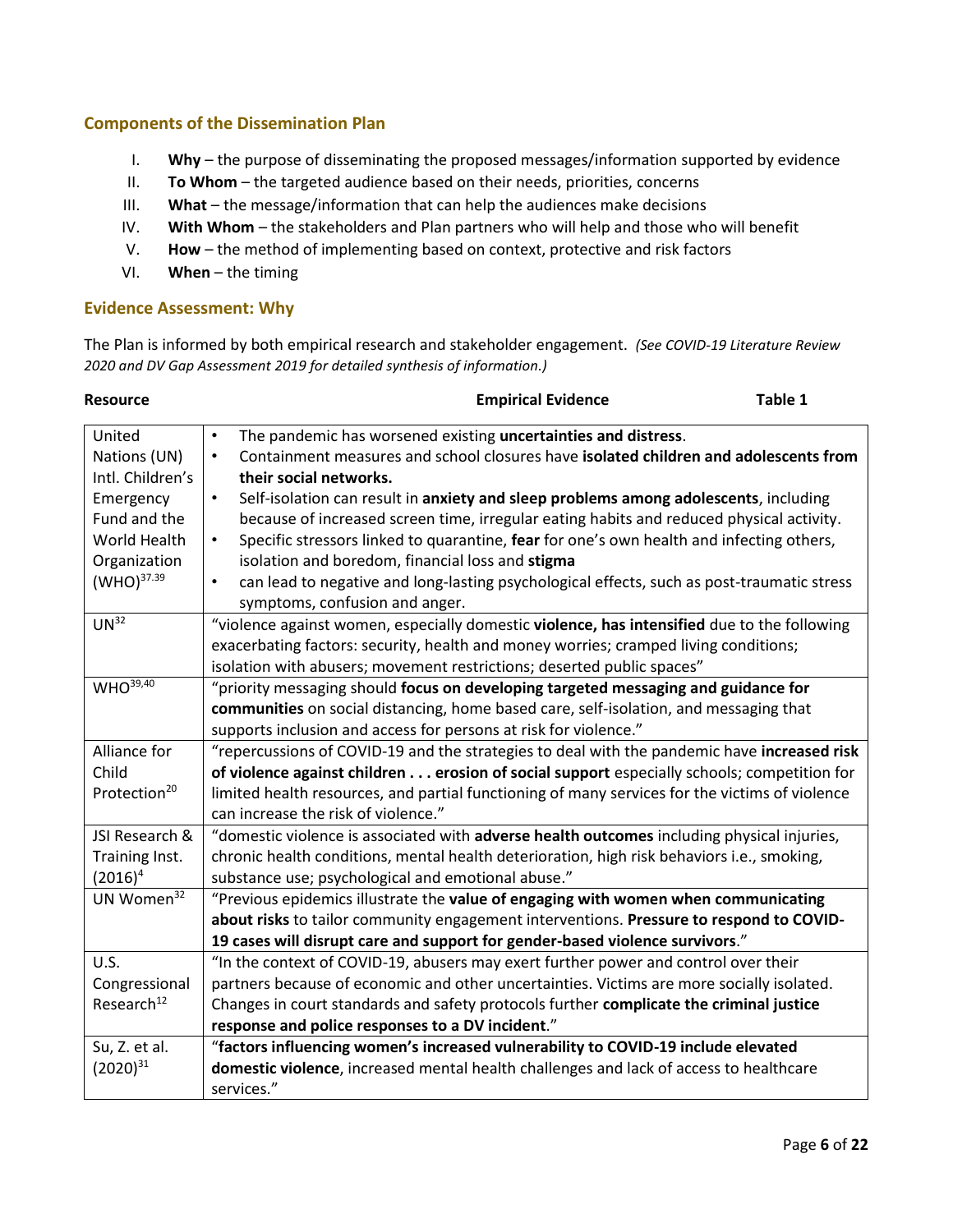The American Psychology Association's website cites **'***stress and social isolation'* **as risks for DV**<sup>1</sup> . Researchers have found that **stress is a manifestation of the socioecological impacts of COVID-19** including job loss, perceived and actual fear of the disease itself, uncertainty of the future, reduced access to coping resources like therapies and group support<sup>5,15</sup>. One narrative review identified three empirical categories of precipitating COVID-related factors to DV: economic instability, alcohol and drug use, weaker women's support networks<sup>5</sup>. In a U.S. study (n=2045), job loss/economic stress was the COVID-related factor most associated with DV<sup>4</sup>. Job loss preceded financial hardship, loss of health insurance and confinement in a stressful home environment.

Mental health experts find that **domestic violence** *is* **an '***environmental stressor'* and that people exposed to DV while confined in their homes with their abusers will more likely develop neurocognitive impairment<sup>10,11</sup>. A cross-sectional analysis of data from an online survey conducted in California (n=2081) two weeks after the state shelter-in-place order, revealed that moderate to severe mental health symptoms were experienced by 20% of respondents. Depression and anxiety were the primary health outcomes, and the amount of time spent sheltering in place was significantly associated with greater mental health symptom severity and DV $^{20,25,26}$ . A narrative review of DV risk factors found that having a previous history of exposure or experience of violence is the most significant link to neuropsychiatric disorders reported by DV victims, describing '*stress and frustration'* as '*standard fuel for violence*' 22 .

Between March and May 2020 experts documented a 7.5% increase in domestic violence related calls to police in the U.S. with the largest uptick to 9.5% occurring during the first five weeks<sup>19</sup>. Notably, the COVID-related social distancing mandates led to significant increases in calls from city blocks with *no* recent history of domestic violence calls. Unfortunately, the number of at-home violence cases rose by 22% while the number of arrests declined by 3% indicating that response to calls for help may often be diffused by first-responders as opposed to removing perpetrators from the home. Household stress, disruption of livelihoods, disruption of social and protective networks, limited access to support services and redirected health resources to support COVIDrelated healthcare will exacerbate this crisis which has earned a new name, the '*Shadow Pandemic'* <sup>32</sup> .

### **The Role of Mass Media on COVID-related Outcomes for DV/IPV Victims**

Media is an essential mediator for health communication and plays an important role in changing attitudes and intentions and influencing health behavior. Its effectiveness in health communication lies in strong written, verbal, and visual communication strategies that can impact public views and perceptions. Media has the power to influence mindsets, behaviors, and the emotions of entire populations. Its fundamental role is to ensure accurate information is transmitted efficiently and the masses are kept well-informed<sup>33</sup>. In fact, a key strategic objective of the World Health Organization to manage COVID-19 is to *'communicate critical information to all communities and prevent the spread of misinformation*' 8 .

During the early phases of the pandemic, January – March 2020, facts were more accurately referred to as 'BETs' or best evidence at the time<sup>9</sup>. Little was known, and little is known today, about the virus compared to the 'infodemic' of COVID-related publications on social and mass media. An infodemic is an '*overabundance of news mixing facts and fiction'* and is a key driver of social stigma, anxiety, and fear during a pandemic<sup>30</sup>. Public response is closely correlated to the amount of media coverage present<sup>29</sup>. As of June 2020, over 26,000 COVID-19 articles were indexed in PubMed, implying an adoption of protocols to fast-track articles to print. As of September 30, 2020, a Google search for the term COVID-19 produced over five million results. The volume of contradictory news, misinformation and manipulated data on social media is a global public health threat<sup>29,36</sup>. In fact, the WHO refers to **COVID-19 as a '***communication crisis'* <sup>39</sup> .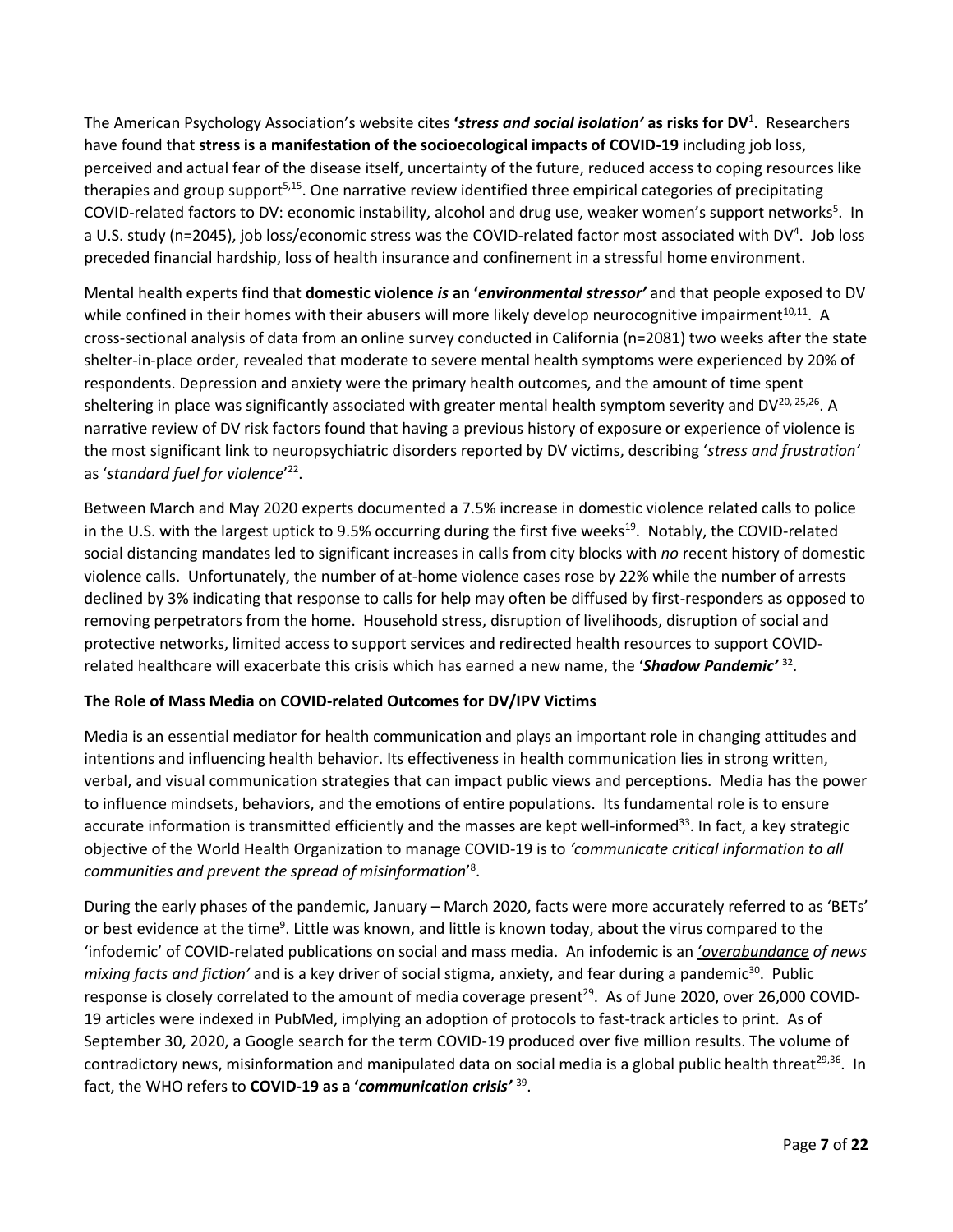According to WHO Executive Director Dr. Winnie Byanyima, '*misinformation is perpetuating stigma and*  discrimination' across the globe<sup>37</sup>. In response, on February 15, 2020 the World Health Organization convened a virtual 'crowdsourcing' event to develop a framework for infodemic management (Tangcharoensathien, et al., June, 2020). 50 proposed actions were developed into **six Policy Implications:**

- 1. Information must be **science based**
- 2. Information must be translated into **actionable behavior change** messages
- 3. Messages must **be inclusive**
- 4. Messages must be amplified through **partnerships**
- 5. Messages must be monitored and **evaluated**
- 6. Messages should support preparedness and response to inform **risk mitigation**

An early pioneer of infodemic theory, G. Eysenbach proposed Four Pillars of Infodemic Management<sup>9</sup>:

- 1. Information monitoring or **info-veillance**
- 2. **Building eHealth Literacy** and Science Literacy capacity
- 3. **Fact checking** and peer review
- 4. Accurate and timely **knowledge translation**

Eysenbach also advises that evidence be integrated with economic and political considerations and may be subject to cultural variations and influences. He considers **eHealth Literacy** an '*essential skill'* as 72% of the U.S. population accesses the internet for news and information (Pew Research Center, Feb. 2019). Compounding the issue of volume is the '**dis-infodemic**': *misinformation* entwined with half-truths that fuel pandemic related stress (UN-ICFJ Research, 2020). False media or fake news have shaped U.S. public perspective and opinion on everything from COVID, to politics and social unrest. UN-ICFJ Research '*identifies quality journalism as a major force for identifying and exposing disinformation'* (2020).

### **Evidence Produced through Stakeholder Engagement**

On November 23, 2020 the Alliance convened a virtual meeting to engage service providers and first responders in a discussion about addressing DV in a pandemic environment (N=14). Between April and September 2020, the Alliance convened five focus groups (N=37) to engage survivors of violence, church leaders, community members identifying themselves as LGBTQ, business and ethnic community leaders, and young adults averaging age 23. These groups discussed DV perpetrator accountability and in the process provided information regarding how DV is addressed in the community, who has the authority to hold a perpetrator accountable, and opportunities for intervention.

| <b>Resource</b> | <b>Stakeholder Engagement</b>                                                                                                                                                                                                                                                                                                                                                                                                                                                                                                                                                                                                                                                                      | Table 2 |
|-----------------|----------------------------------------------------------------------------------------------------------------------------------------------------------------------------------------------------------------------------------------------------------------------------------------------------------------------------------------------------------------------------------------------------------------------------------------------------------------------------------------------------------------------------------------------------------------------------------------------------------------------------------------------------------------------------------------------------|---------|
| Focus Groups    | 'Effective interventions should not single out the perpetrator or victim but rather approach<br>them as members of a family, community and culture.'<br>'To prevent violence and help victims establish healthy, safe live, practitioners recommend<br>placing these social issues with a cultural context.'<br>'Participants suggest that there is a difference between 'family' violence and 'domestic'<br>violence' and one is more culturally acceptable/generational (family) than the other<br>(domestic) prompting the need for a clear definition and visual description of what violence is<br>in all its forms, how it impacts victims and the community, and how all violence should be |         |
|                 | prevented.'                                                                                                                                                                                                                                                                                                                                                                                                                                                                                                                                                                                                                                                                                        |         |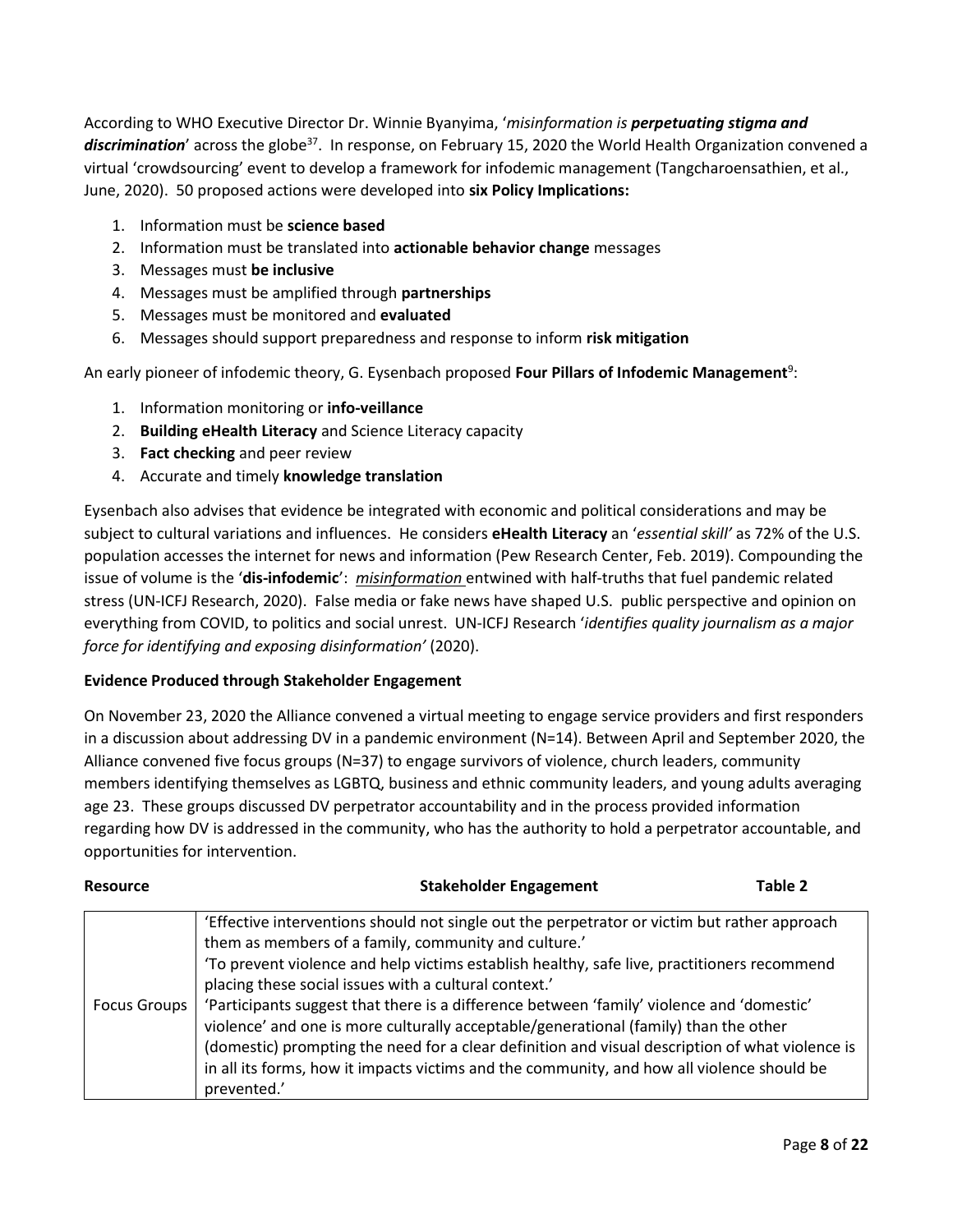|                  | 'There is limited communication about violence and so it is hidden.'                            |
|------------------|-------------------------------------------------------------------------------------------------|
|                  | 'Violence is when home is not safe.'                                                            |
|                  | 'Victims are anyone with weaknesses, but mostly children and women; perpetrators are            |
|                  | mostly men.'                                                                                    |
|                  | Recommendation 1: support church leaders with tools and training to build their capacity to     |
|                  | identify perpetrators, address violence early to minimize impact, and build their confidence to |
|                  | discuss violence in their congregations.                                                        |
|                  | Recommendation 2: design interventions to support the family to help the victim.                |
|                  | Recommendation 3: use protective factors/cultural resources to develop effective                |
|                  | interventions with and for men.                                                                 |
|                  | Recommendation 4: first responders and service providers must reflect on their cultural filters |
|                  | to avoid labeling and judgement (victim-blaming).                                               |
|                  | The providers agreed that violence and assault have increased during the last nine months       |
|                  | since COVID started, specifically drug-related violence.                                        |
| Virtual          | School and social activity closures have isolated youth and impacted their 'drive towards drug  |
| Meeting:         | dealers and gang related interactions as substitutes for normal communication and to fill the   |
| Service          | need for social belonging.'                                                                     |
| <b>Providers</b> | 'importance of involving safe practices with children for COVID as well as family safety by     |
| and First        | teaching children to recognize unsafe situations and raising awareness in the school.'          |
| Responders       | 'need to engage the older youth and adults in the community to make them aware of DV, be        |
|                  | able to identify the signs, and talk about the issues - partnership with the schools is key'    |
|                  |                                                                                                 |

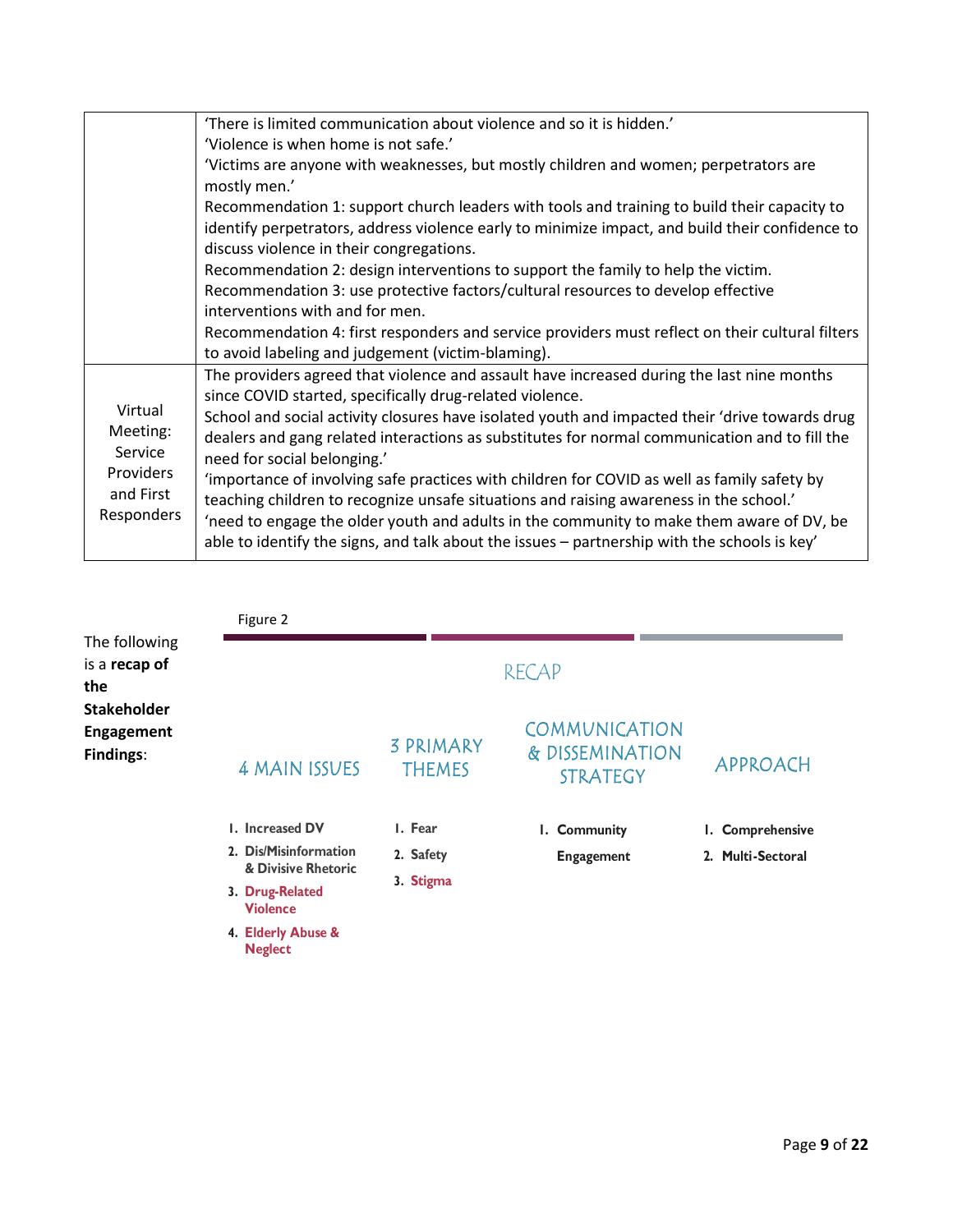### **Evidence Assessment: To Whom and in What Context**

1

## **Identifying the**

#### Figure 3

### **Targeted Audiences**

### The empirical evidence points to women, children and elderly as the most vulnerable to violence with or without a pandemic. The **victims are '***anyone with weaknesses',* which describes the impact of cultural power dynamics, and interdependence.

### **WHO IS THE TARGET AUDIENCE?**

- **WOMEN, CHILDREN & the ELDERLY**
- Experience more exposure to COVID and violence
- Increased mental health challenges .
- Lack of access to healthcare services
- The FACTS
- I in 3 women is or will become a victim of DV at . some point in their lives
- Women's employment is 1.8 times more likely to be . jeopardized due to COVID than men
- Women count for 54% of all COVID induced job .  $S$
- The WHO states that DV was a health pandemic . before the COVID outbreak

This points to two important groups who should be targeted in the context of the local environment: individuals in political and cultural power (decision makers and leaders), and those who can advocate on behalf of those at risk i.e. peer leaders, sports coaches, church groups, healthcare providers, social services advocates, et cetera..

Stigma is what the victim feels, and what the accuser projects. It comes from a **lack of knowledge** and a **lack of empathy**. Stigma comes from our mindset of labeling danger and socially unacceptable conditions with specific people.

In the same way that stigma reduces Figure 4

### SOCIAL STIGMA REDUCES THE EFFECTIVENESS OF THE COVID19 RESPONSE

- A Lack of knowledge leads to social stigma
- The social stigma associated with COVID-19 is based on three main factors:
- I) it is a new disease about which there are still many unknowns
- 2) we are often afraid of the unknown
- 3) it is easy to associate that fear with 'others'.
- **Social Stigma drives unhealthy behavior by**
- Driving people to hide the illness to avoid discrimination
- Preventing people from seeking health care immediately
- Discouraging people from adopting healthy behaviors

the effectiveness of the COVID-19 response, stigma also reduces the effectiveness of services created to help those victimized by violence. **Stakeholders state that confidentiality is a critical concern in the local community.** Stigma perpetuated through the common practice of 'faitatala' or gossiping can be a barrier to community engagement and effective communication. **Dissemination efforts must protect victim and service user safety**. 'Cultural Safety' is a strengths-based construct which aims to subvert unequal power relations by building trust<sup>16</sup>.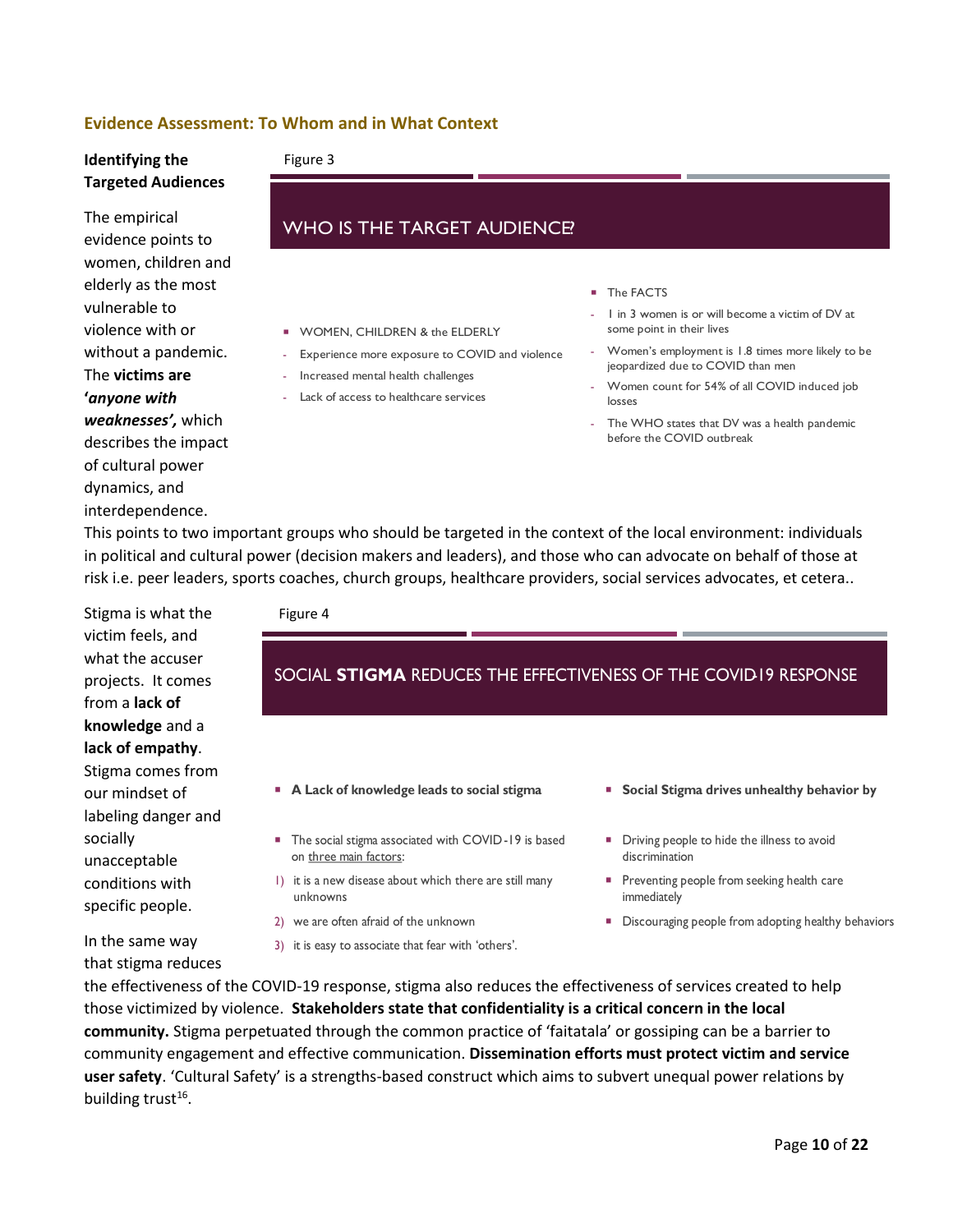### **Evidence Assessment: What (context: audience needs/values/motivations and expectations) Table 3**

| <b>Target</b>              |                                                                                       | <b>Target Groups' Needs, Values, Motivations, Expectations</b>                                                                                                                                                                            |                                                                                                                                                                                                             |                                                                                              |                                                                                                                                                                                                                                                                                                                                              |
|----------------------------|---------------------------------------------------------------------------------------|-------------------------------------------------------------------------------------------------------------------------------------------------------------------------------------------------------------------------------------------|-------------------------------------------------------------------------------------------------------------------------------------------------------------------------------------------------------------|----------------------------------------------------------------------------------------------|----------------------------------------------------------------------------------------------------------------------------------------------------------------------------------------------------------------------------------------------------------------------------------------------------------------------------------------------|
| Group                      | <b>Specifics</b>                                                                      | <b>Needs</b>                                                                                                                                                                                                                              | <b>Values</b>                                                                                                                                                                                               | <b>Motivations</b>                                                                           | <b>Expectations</b>                                                                                                                                                                                                                                                                                                                          |
| <b>Community</b>           | general<br>public focus -<br>all ethnicities                                          | multi-lingual,<br>visual presentation<br>of info, easy to<br>follow instructions<br>for violence<br>prevention and<br>safety planning;<br>service contact<br>info is valid and<br>services presented<br>are available as<br>advertised    | info provided<br>from two<br>perspectives:<br>Victims &<br><b>Bystanders</b><br>focusing on a<br>collective<br>approach i.e.<br>'our problem',<br>'we hurt';<br>empathy, safety,<br>social<br>connectedness | to be strong<br>and healthy,<br>protect<br>community,<br>family and<br>culture               | info disseminated<br>in multi-lingual<br>formats, easily<br>accessible, visual,<br>clear messages and<br>instructions on<br>how to access<br>services; services<br>are available as<br>promoted and they<br>experience an<br>appropriate<br>response<br><b>PRODUCTS: social</b><br>& mass media,<br>Podcast,<br>newsletter,<br><b>Summit</b> |
| <b>Adults age</b><br>$18+$ | general adult<br>population<br>age 18+<br>w/emphasis<br>on women                      | multi-lingual info<br>that clearly<br>illustrates what<br>services are<br>available, how to<br>access services,<br>how to protect self<br>and family from<br>violence in a<br>pandemic<br>environment                                     | promote<br>empathy,<br>resilience and<br>self-reliance,<br>family; trust in<br>providers and<br>first responders                                                                                            | achieving<br>wellbeing,<br>resilience,<br>safety and<br>protection of<br>their children      | info disseminated<br>in multi-lingual<br>formats, easily<br>accessible, visual,<br>clear messages and<br>services are<br>available as<br>promoted; focus<br>on sheltering,<br>safety and health<br><b>PRODUCTS: same</b><br>as community                                                                                                     |
| Youth                      | general<br>youth<br>population<br>age 12+<br>w/emphasis<br>on teens &<br>young adults | info on how to<br>communicate with<br>adults/parents;<br>alternatives to<br>unhealthy social<br>activities esp<br>during lockdown;<br>info on how to<br>deal with<br>depression,<br>isolation; how to<br>protect oneself<br>from violence | promote<br>empathy,<br>resilience,<br>family, creativity,<br>connectedness                                                                                                                                  | achieving a<br>sense of<br>wellbeing<br>and self-<br>reliance,<br>feelings of<br>achievement | approaches to<br>youth that focus on<br>their voice - adults<br>listening instead of<br>talking; respect;<br>opportunities for<br>learning,<br>engagement,<br>leadership<br><b>PRODUCTS: social</b><br>media, youth<br>workshops,<br><b>Summit</b>                                                                                           |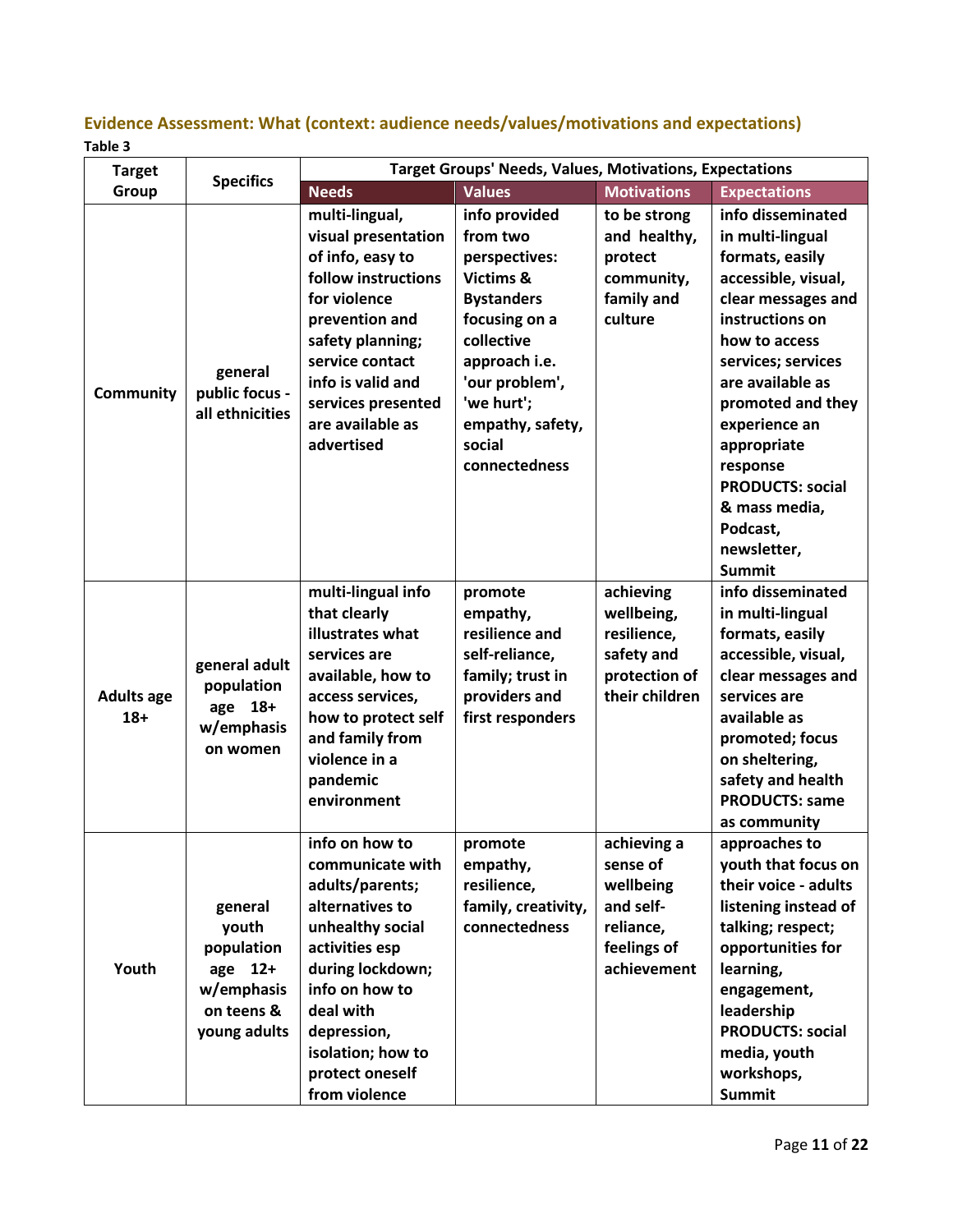| <b>Target</b>                  | <b>Specifics</b>                                                                                                                                                                                | <b>Target Groups' Needs, Values, Motivations, Expectations</b>                                                                                                                                                                 |                                                                                                    |                                                                                                                                               |                                                                                                                                                                                                                             |
|--------------------------------|-------------------------------------------------------------------------------------------------------------------------------------------------------------------------------------------------|--------------------------------------------------------------------------------------------------------------------------------------------------------------------------------------------------------------------------------|----------------------------------------------------------------------------------------------------|-----------------------------------------------------------------------------------------------------------------------------------------------|-----------------------------------------------------------------------------------------------------------------------------------------------------------------------------------------------------------------------------|
| Group                          |                                                                                                                                                                                                 | <b>Needs</b>                                                                                                                                                                                                                   | <b>Values</b>                                                                                      | <b>Motivations</b>                                                                                                                            | <b>Expectations</b>                                                                                                                                                                                                         |
| service<br>providers           | DHSS, CSS,<br>DOH, DOE,<br><b>TAOA, NGOs</b>                                                                                                                                                    | practical technical<br>info to support<br>their services,<br>training, referrals<br>to their services,<br>media products<br>they can adapt<br>and promote                                                                      | promote<br>empathy,<br>cultural respect,<br>family, social<br>connectedness                        | achieve org<br>goals, keep<br>clients and<br>general public<br>safe, prevent<br>violence                                                      | relevant technical<br>info provided in a<br>timely, accessible<br>way to help them<br>achieve their goals<br><b>PRODUCTS:</b><br>newsletter, mass<br>media, participate<br>in Podcast, Toolkit                              |
| first<br>responders            | EMS, DPS,<br>CPS, LBJ                                                                                                                                                                           | technical support<br>and training to<br>develop<br>appropriate<br>polices and<br>protocol to<br>address DV in<br>pandemic<br>environment;<br>facilitating<br>collaboration<br>with service<br>providers and<br>decision makers | promote<br>empathy,<br>cultural respect,<br>family, social<br>service, victim-<br>focused response | ability to<br>resolve each<br>incident<br>successfully,<br>prevent<br>violence                                                                | relevant technical<br>info provided in a<br>timely, accessible<br>way to help them<br>achieve their goals<br><b>PRODUCTS:</b><br>training<br>workshops, media<br>explaining their<br>services,<br>participate in<br>Webinar |
| decision<br>makers,<br>leaders | Faife'au,<br>faipule,<br>pulenu'u<br>(OSA), youth<br>sport coaches,<br>church youth<br>leaders,<br>Intersections'<br>peer leaders,<br><b>DWYA</b><br>program<br>facilitators,<br><b>DOE NHS</b> | relevant<br>prevention<br>strategies<br>presented in<br>action-based<br>terms, brief<br>interventions<br>adapted for their<br>use with their<br>target audiences<br>to promote safety<br>and violence<br>prevention            | strengthening<br>and protecting<br>community,<br>women and<br>youth                                | to be able to<br>implement<br>interventions<br>that improve<br>the lives of<br>those they<br>serve<br>(community,<br>family, youth,<br>women) | relevant, low/no<br>cost interventions<br>and training info;<br>culturally<br>appropriate<br>strategies<br><b>PRODUCTS: policy</b><br>briefs, youth<br>workshops,<br>community talanoa<br>with pulenu'u,<br>faipule         |

**Table 3 continued**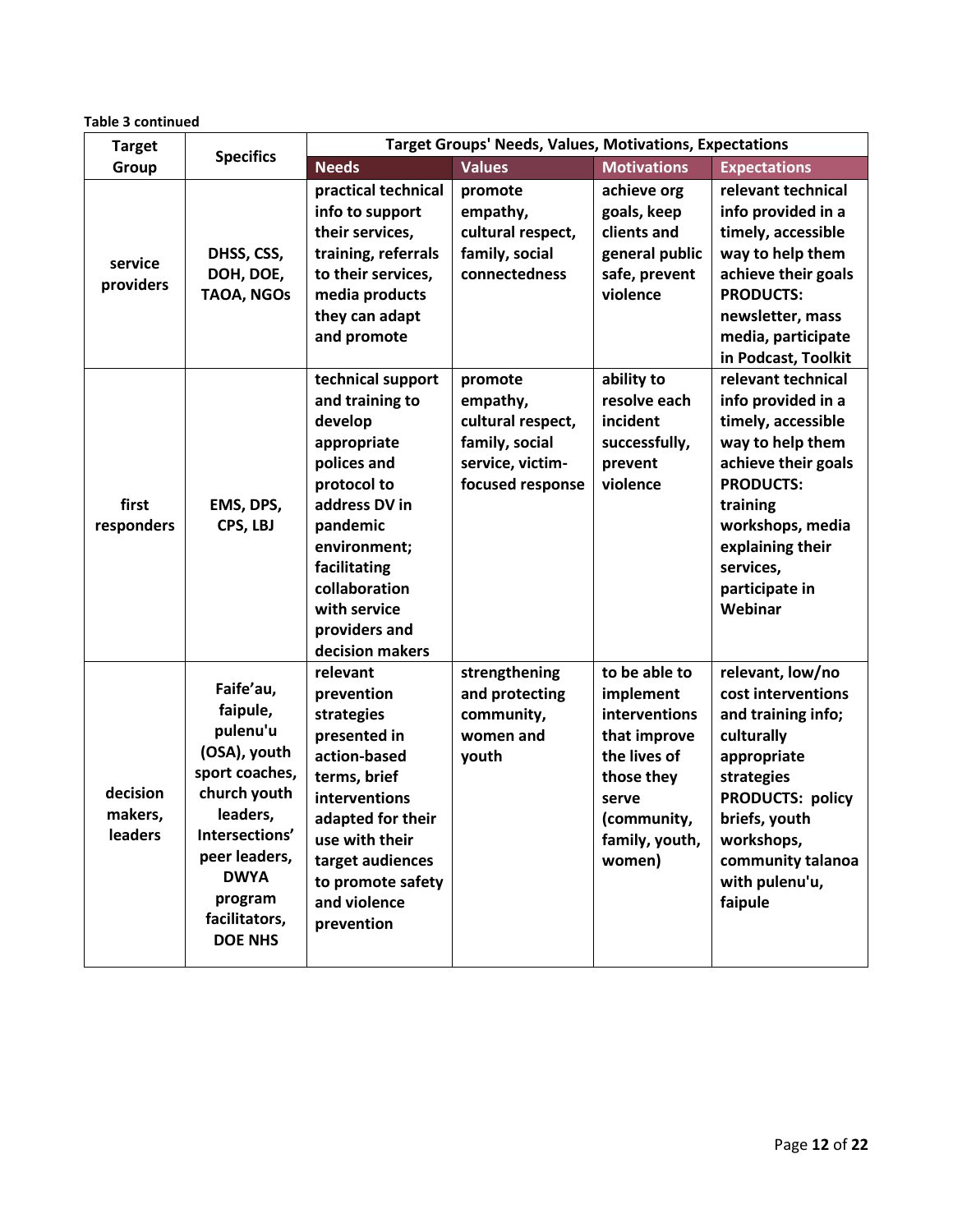### **Dissemination Plan: With Whom**

#### **Stakeholder Engagement in Planning and Execution**

Meaningful stakeholder participation drives and sustains any effort to change the status quo. The following illustrates the various levels of stakeholder engagement and the prospective number of participants to achieve meaningful stakeholder impact:

|  | Table 4a: Stakeholder Engagement Defined <sup>13</sup> |
|--|--------------------------------------------------------|
|--|--------------------------------------------------------|

| Level of<br>engagement:                  | Stakeholder<br>given info<br>(passive)                              | Stakeholders are<br>consulted (listening)                                                                                | Ш<br>Stakeholders engage in<br>dialogue with the Alliance<br>(two-way process)                                     | IV<br>Alliance activities are<br>driven by stakeholder<br>(proactive)                                                                  |
|------------------------------------------|---------------------------------------------------------------------|--------------------------------------------------------------------------------------------------------------------------|--------------------------------------------------------------------------------------------------------------------|----------------------------------------------------------------------------------------------------------------------------------------|
| <b>Engagement</b><br>approach:           | Inform via<br>public media,<br>published<br>reports,<br>newsletters | Listen to<br><b>stakeholders</b><br>through formal<br>meetings; hear their<br><b>view</b> through<br>surveys, interviews | <b>Hold focus groups and</b><br>provide feedback; use<br>stakeholder driven<br>performance measures<br>and reports | Set up a stakeholder<br>council to allow<br>representatives in<br>management access; ask<br>for stakeholder<br>verification of reports |
| #<br><b>Stakeholder</b><br>participants: | <b>Community-</b><br>wide                                           | <b>Purposively</b><br>selected<br><b>stakeholders</b>                                                                    | Limited # of key<br><b>stakeholders</b>                                                                            | Very limited # of key<br>stakeholders (top<br>decision makers)                                                                         |

Based on the descriptions in Table 4a, the Alliance's stakeholder engagement extends through all four levels. **Table 4b: Examples** of **CURRENT** engagement levels include the following:

| Level of<br>engagement:             | Stakeholder<br>given info<br>(passive)                                    | Stakeholders are<br>consulted (listening)                                                     | Ш<br>Stakeholders engage in<br>dialogue with the Alliance<br>(two-way process)                                        | IV<br>Alliance activities are<br>driven by stakeholder<br>(proactive) |
|-------------------------------------|---------------------------------------------------------------------------|-----------------------------------------------------------------------------------------------|-----------------------------------------------------------------------------------------------------------------------|-----------------------------------------------------------------------|
| <b>Stakeholder</b><br><b>Groups</b> | General<br>community; $1st$<br>responders<br>DPS, EMS, LBJ,<br><b>DOH</b> | DV Victims, LGBTQ,<br>Church & Youth<br>leaders, Service<br>Providers (AG, DHSS,),<br>Faipule | TAOA Admin., ASCC Admin.,<br>AG's Victim Advocates, CSS,<br>Intersections, Faife'au, Youth<br><b>Summit Committee</b> | Alliance Board, SOFIAS,<br><b>Community Advocates</b>                 |

This dissemination plan incorporates feedback from stakeholders at engagement levels I and II. The Key Performance Indicators are driven by their information needs, resource use capacity and accessibility. **Table 3** lists the six Target **Groups** of the plan: **Current** engagement level (as a Group):

| 1. General, multi-ethnic, community   | Level I            |                        |
|---------------------------------------|--------------------|------------------------|
| 2. Adults age 18+ w/emphasis on women | Level I & Level II |                        |
| 3. Youth                              | Level I & Level II |                        |
| 4. Service providers                  | Level I & Level II | (goal: Level III)      |
| 5. First responders                   | Level I & Level II | (goal: Level III & IV) |
| 6. Decision makers and Leaders        | Level I & Level II | (goal: Level III & IV) |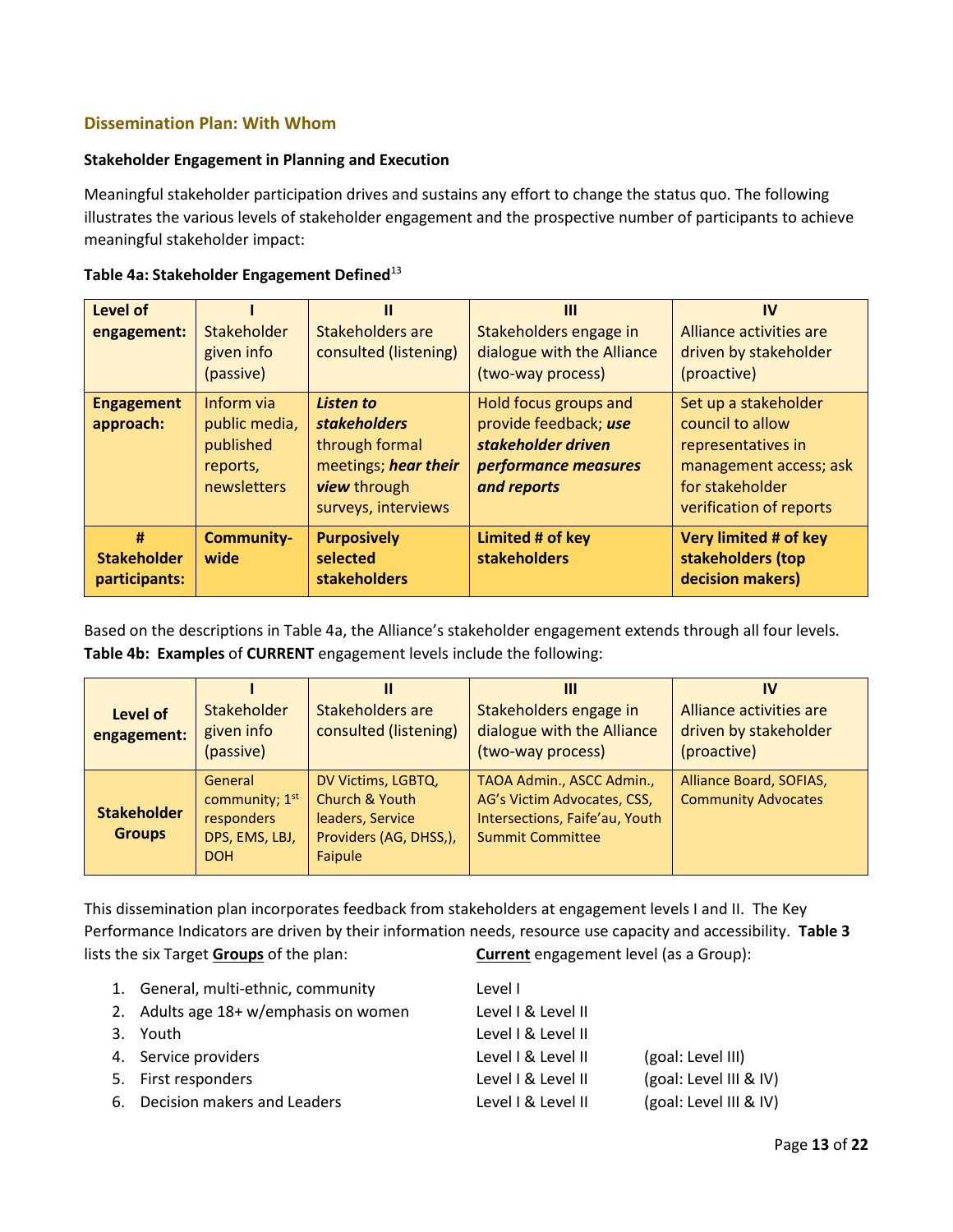Maintaining existing partnerships with stakeholders is important but building new partnerships with the Target Groups 'First Responders' and 'Decision Makers, Leaders' is critical to implementing the Plan. Through the Alliance's various events and partnership activities individual actors in each of these groups have been identified and engaged however top-level decision makers in these organizations have not actively participated in recent violence prevention and awareness efforts. The Alliance will **promote 'meaningful' participation** by implementing the following<sup>20,23</sup>.

- **Shift approach to integration** of stakeholder groups and their roles instead of individuals and their work
- **Shift emphasis on relationships** with stakeholder groups instead of programs, projects, and objectives
- **Shift actions towards process** rather than structures and organizations (how do the Alliance's priorities and work align with those of the stakeholder, how is the Alliance a part of the stakeholder's processes?)

### **Dissemination Plan: How & When**

Dissemination strategies will be defined by 'reach' and extent of the targeting. Levels I and II in Table 4b represent the widest level of reach (bottom of triangle, Figure 5), while Levels III and IV represent the middle and top areas of the triangle.

Keeping in mind context, and target groups' need for accessibility to the Toolkit, capacity to use the Toolkit, and safety/confidentality when accessing and using the Toolkit, dissemination strategies will be presented to representatives from each of the six target groups via **Talanoa Tables**. In each Talanoa, the Toolkit will be presented and



participants asked to respond to **two questions**: (1) what information will help them decide to use the Toolkit resources; (2) in what ways can that information be provided? Their assessment of the strategies and tools will be incorporated into the final delivery of the Toolkit.

The Toolkit will be presented to the public via a multifaceted media campaign. It will be the first of its kind in American Samoa. The Alliance's Media Coordinator will work with identified 'champions' from each target group to produce appropriate media products to demonstrate the usefulness and accessibility of the Toolkit to target group members. Professionals who collaborate with the Alliance on development of the Toolkit resources will be highlighted spokespeople as prior local research found that having information delivered by experts is more likely to be viewed as trustworthy and valueable.

First, dissemination will prioritize audiences targeted for the widest reach e.g., community, adults age 18+ over a period of six months. The evaluator will monitor the key performance indicators reported by the Media Coordinator. In month seven, or as determined by 6-month performance measures, the Alliance will target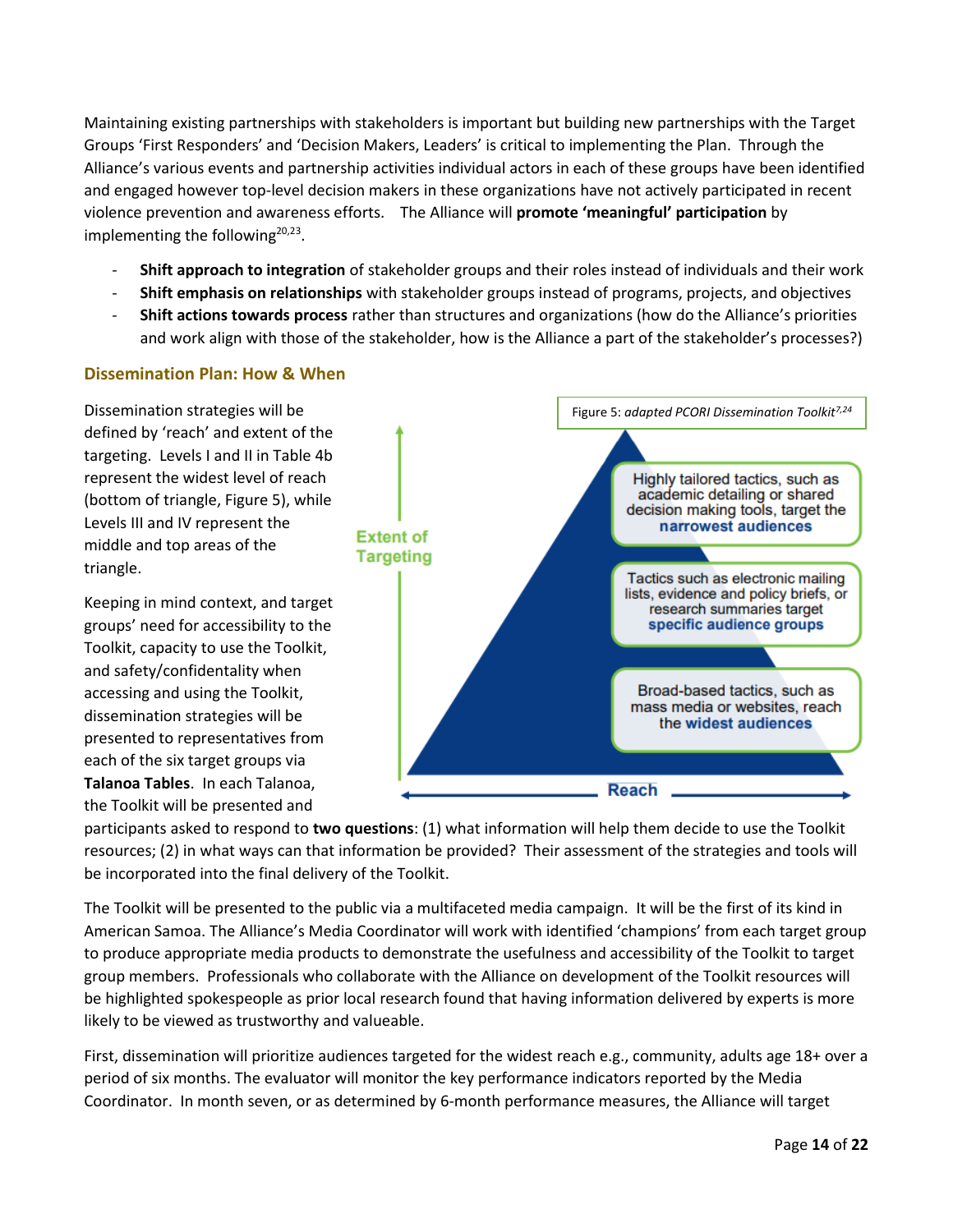specific audience groups with the proposed podcast, webinar, and quarterly workshops. Table 5 provides an overview of proposed goals, objectives and strategies to make the Toolkit accessible, useable, and a catalyst for improving victim safety and service provision during a pandemic.

|    | <b>Goals</b>           | <b>Objectives</b>                        | <b>Evidence-Based Strategies</b>            |
|----|------------------------|------------------------------------------|---------------------------------------------|
| 1. | Make the Toolkit of    | Produce the English<br>Objective 1a:     | Frame and target messaging to audience      |
|    | resources              | and Samoan language Toolkit in print     | groups.                                     |
|    | accessible to the      | and digital formats                      |                                             |
|    | six target groups      | Objective 1b:<br>Incorporate Toolkit     | Use 'culturally appropriate communication   |
|    |                        | resources into the Alliance's existing   | and dissemination strategies' to mitigate   |
|    |                        | media plan and community                 | the impact of disinformation,               |
|    |                        | engagement activities                    | misinformation and divisive rhetoric.       |
| 2. | <b>Motivate target</b> | Objective 2a:<br>Create awareness of     | Create multi-lingual, culturally            |
|    | groups' use of         | the Toolkit within target groups         | appropriate, plain language media           |
|    | Toolkit to reduce      |                                          | messaging in multiple formats.              |
|    | fear and stigma,       | Objective 2b:<br>Increase target         | Identify 'champions' in each stakeholder    |
|    | and increase safey,    | groups' motivation to use and apply      | group who can advocate use of Toolkit       |
|    | in the context of a    | <b>Toolkit contents</b>                  | using 'narratives' and storytelling to      |
|    | pandemic               |                                          | illustrate relevance and useability.        |
|    | environment            |                                          | Use plain language, informal education in   |
|    |                        |                                          | media to build target audience capacity to  |
|    |                        |                                          | use and apply Toolkit.                      |
|    |                        | Objective 2c:<br>Create inclusive        | Avoid victim narratives focusing only on    |
|    |                        | concepts to communicate a collective     | negative experiences - focus on positive    |
|    |                        | 'call to action'                         | outcomes (e.g., safe family, happy life)    |
|    |                        |                                          | instead of problems.                        |
| 3. | Increase target        | Objective 3a:<br>Create opportunities    | Utilize diverse, culturally responsive      |
|    | groups' level of       | for Alliance to engage stakeholders in   | presentation formats to increase reach.     |
|    | stakeholder            | productive activities using the Toolkit  | Promote strengths-based interventions       |
|    | engagement with        |                                          | utilizing Toolkit resources.                |
|    | the Alliance to        | Objective 3b: Provide accurate           |                                             |
|    | sustain Toolkit use.   | informal education and                   | Reframe pandemic-related terms like         |
|    |                        | recommendations in plain language to     | 'lockdown' and 'social' distancing to those |
|    |                        | assist service providers, policy makers, | aligned with cultural positivity i.e. 'stay |
|    |                        | and community leaders in planning of     | safe', 'physical' distancing with social    |
|    |                        | polices, protocols and services          | closeness.                                  |

**Table 5: Dissemination Goals, Objectives, Strategies**

**Table 6** outlines the theorized **short and long-term outcomes for each goal**. Short term outcomes are relevant to change experienced by individual members of target groups such as changes in knowledge, attitudes, beliefs, and behaviors. This includes having an awareness and acceptability of the Toolkit resources, an understanding of the information, and the intent to incorporate the Toolkit into their decision-making processes. Short term changes are also evident in the use of the Toolkit to guide policies addressing DV, changes to service provider protocols, and the extent to which the Toolkit becomes an institutionalized resource. Long-term outcomes represent a shift in social norms – a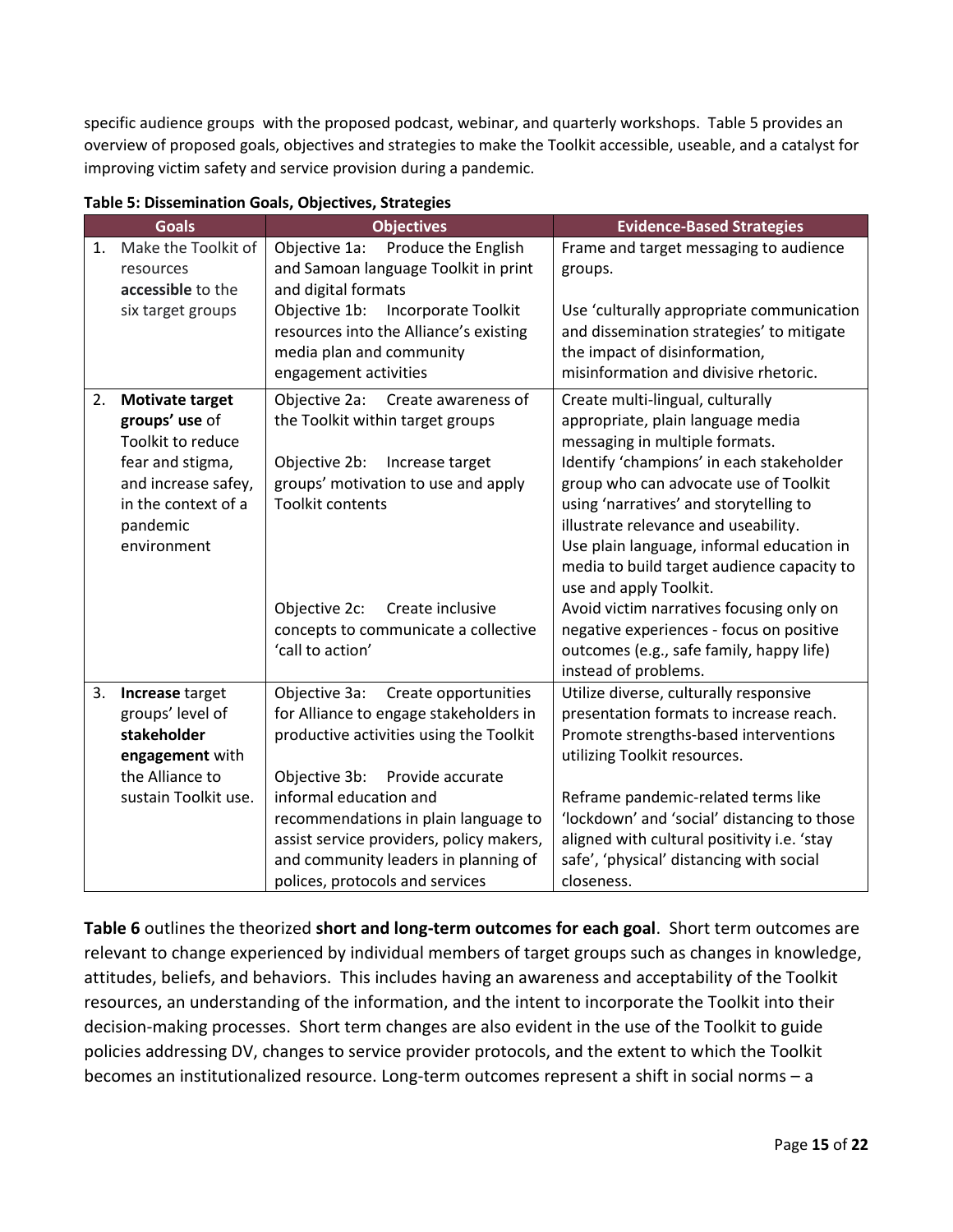recognition of DV as a community problem and concerted efforts to access help; and overall reduction in incidence and prevalence of DV as a result.

### **Table 6: Dissemination Outcomes**

| <b>Goals</b>                        | <b>Short-Term Outcomes</b>                                                                               | <b>Long-Term Outcomes</b>             |
|-------------------------------------|----------------------------------------------------------------------------------------------------------|---------------------------------------|
| Make the Toolkit of resources       | Implementation of dissemination                                                                          | Toolkit is a primary resource for DV  |
| accessible to the six target groups | strategies puts audience in touch                                                                        | prevention in the Territory           |
|                                     | with Toolkit in print and/or online                                                                      |                                       |
| Motivate target groups' use of      | Individuals understand the Toolkit                                                                       | Individuals use the Toolkit to create |
| Toolkit to reduce fear and stigma,  | linformation                                                                                             | personal safety plans                 |
| and increase safey, in the context  | Individuals accept the Toolkit                                                                           | Reduction in DV incidence             |
| of a pandemic environment           | resources as valid means to reduce                                                                       | Reduction in revictimization          |
|                                     | fear, stigma and increase safety                                                                         |                                       |
| Increase target groups' level of    | Individuals find the Toolkit resources Service providers experience an                                   |                                       |
|                                     | stakeholder engagement with the to be useful, relevant, safe to engage increase in number of individuals |                                       |
| Alliance to sustain Toolkit use.    | in the topics with the Alliance and                                                                      | seeking their assistance              |
|                                     | other stakeholders                                                                                       | The Alliance receives consistent      |
|                                     | Uptake in Toolkit inspired policies                                                                      | attendance and participation by       |
|                                     | and protocols for service providers                                                                      | target groups in its outreach         |

### **Evaluation**

The purpose of the Evaluation is to assess the effectiveness of the dissemination strategies, and whether the objectives were properly implemented, and goals achieved. Each objective is a step stone towards realizing the goal. Each strategy is the means or approach with which each objective is implemented. **Table 7** outlines the Key Performance Indicators that represent quantitative change.

| <b>Table 7: KPIs and Dissemination Performance Goals</b> |
|----------------------------------------------------------|
|----------------------------------------------------------|

| <b>Dissemination</b><br><b>Tool</b> | <b>Key</b><br><b>Performance</b><br><b>Indicators</b> | <b>ANNUAL</b><br><b>OBJECTIVES</b> | PERFORMANCE GOALS (what/how/who)                                                                                                                                                                                                                                                                                                                                                                                                 |
|-------------------------------------|-------------------------------------------------------|------------------------------------|----------------------------------------------------------------------------------------------------------------------------------------------------------------------------------------------------------------------------------------------------------------------------------------------------------------------------------------------------------------------------------------------------------------------------------|
| Website                             | Yearly visits                                         | 5000 views                         | Goal: Increase Adoption/Use and Reach of the Toolkit using                                                                                                                                                                                                                                                                                                                                                                       |
| Podcast                             | Monthly<br>views and<br>Monthly<br>downloads          | 1 COVID<br>Podcast, 1              | the Alliance's website - a key resource for DV information<br>made relevant for the local community during a pandemic<br>What, How: Maintain current output - monthly newsletter<br>(ED); monthly Podcasts and Webinars (Judy); social media<br>posts (Marilyn and Eleanor) - and Increase Reach by growing<br>email list, and identifying ways to get partners involved with<br>contenttheir awareness months, activities, etc. |
| Webinar                             |                                                       | Webinar                            |                                                                                                                                                                                                                                                                                                                                                                                                                                  |
| <b>Newsletter</b>                   |                                                       | 500 views                          |                                                                                                                                                                                                                                                                                                                                                                                                                                  |
| Piloted Toolkit                     | Completed                                             | 1                                  | Target Groups: Online users, adults and youth, service                                                                                                                                                                                                                                                                                                                                                                           |
| Manuscript                          | Completed                                             | 1                                  | providers                                                                                                                                                                                                                                                                                                                                                                                                                        |
| Facebook                            | Yearly 'Likes'                                        | 5,000                              | Goal: double # likes & followers between Apr-Dec 2021                                                                                                                                                                                                                                                                                                                                                                            |
|                                     | # followers                                           | 5,000                              | What, How: Post consistent weekly stories, with pics,<br>informing followers of COVID actions - use story sharing<br>Target Groups: Adults age 18+, specifically women                                                                                                                                                                                                                                                           |
|                                     |                                                       | 1x week<br>COVID post              |                                                                                                                                                                                                                                                                                                                                                                                                                                  |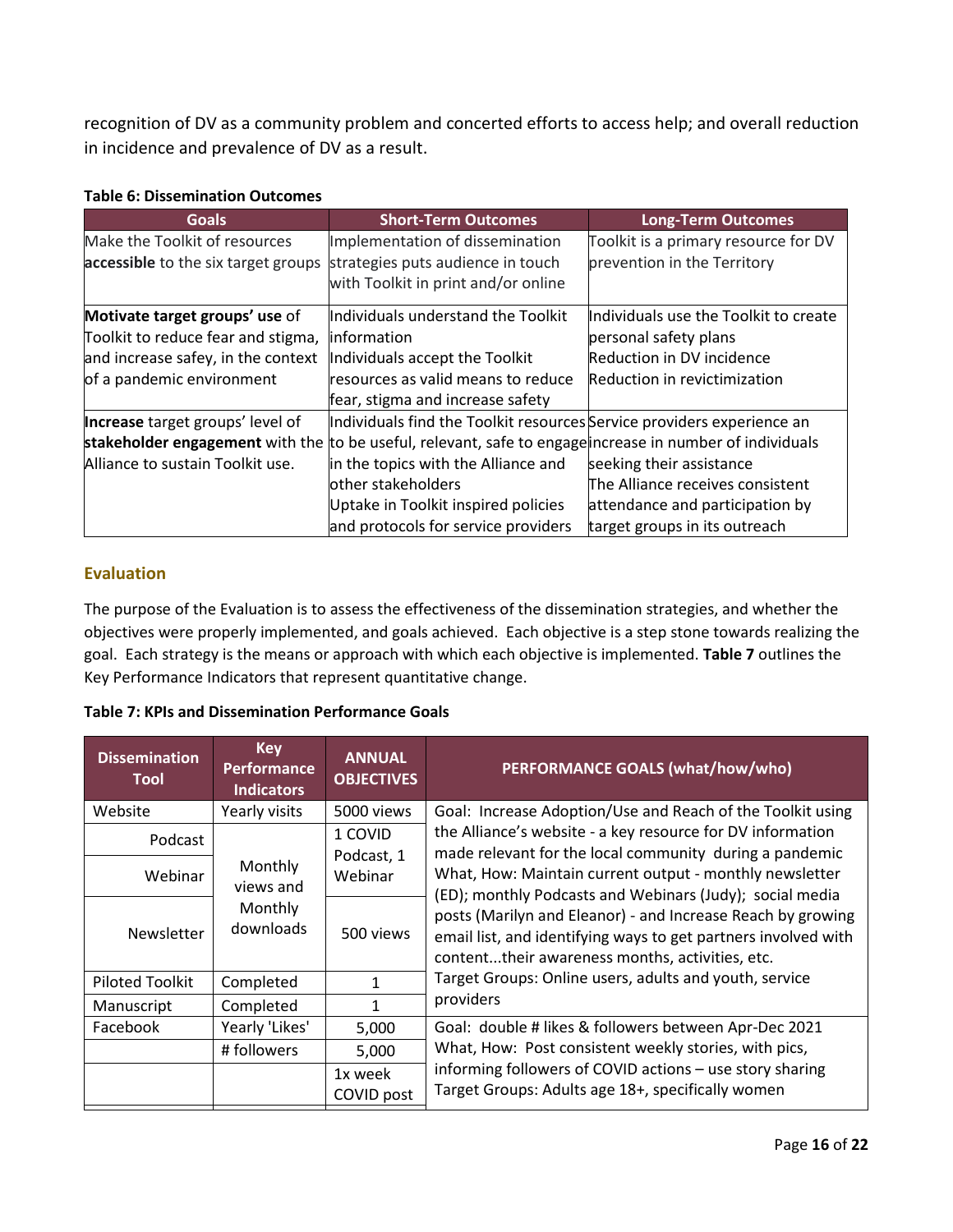| Mass Media    |               |              | Goal: 12 press releases published by each of the 3 media    |
|---------------|---------------|--------------|-------------------------------------------------------------|
| Samoa News    | # of releases | 12           | outlets (4 pieces per outlet) What, How: narratives,        |
| KHJ/Talanei   |               |              | education, etc. Target Groups: Adults 18+                   |
| Policy briefs |               | $\mathbf{1}$ | Goal: Publish 1 policy briefs What, How: pandemic related   |
|               | # written     |              | policies pertaining to CPOs, sheltering, first responder    |
| Events        |               |              | protocols etc. Target Groups: first responders, leaders     |
|               |               |              | Goal: Include Pandemic issues in annual Alliance summit     |
| Summit        | Annual        | 1            | What, How: Present pandemic stats, policy, etc. Target      |
|               |               |              | Groups: Summit attendees; online users if done virtual      |
| Workshops     | Quarterly     |              | Goal: Conduct community workshops on pandemic related       |
|               |               |              | issues such as safety planning during lockdown, resources   |
|               |               | 2            | available, etc. using Toolkit. What, How: Using stakeholder |
|               |               |              | meeting data create 1-hour workshops to educate attendees   |
|               |               |              | on relevant subjects and collect feedback data. Target      |
|               |               |              | Groups: community stakeholders                              |

### **"***Some of the most important social indicators require qualitative rather than quantitative information and these can be verified and evaluated by stakeholders***" 13**

To evaluate the Dissemination Plan, the right data must be collected for analysis**.** To understand how the desired changes materialize, the evaluator will also collect qualitative data that conveys the context, extenuating circumstances, and confounding factors. While KPIs above capture the frequency with which dissemination tools are produced this data does not reflect the acceptability and appropriateness of products and strategies across target audiences – without qualitative information the evaluator could only *assume* KPIs were met, or unmet, because of these and other attributes. **Table 8** presents the means with which Dissemination performance data will be collected to ensure quantitative data is understood in the appropriate context.

### **Table 8: Data Collection Plan**

| <b>Dissemination</b><br>Tool | <b>Data Collection</b><br>Tool | <b>Data Collection Method</b>                                          |
|------------------------------|--------------------------------|------------------------------------------------------------------------|
| Website                      | Web analytics                  | On the last day of each month, the Media Coordinator will download     |
|                              |                                | and report the web analytics for the website, including the            |
|                              |                                | newsletter, the podcast and webinar. Specifically, number of views,    |
|                              |                                | downloads, shares for each product posted.                             |
| Podcast                      | Quarterly                      | The evaluator and Program Specialist will conduct quarterly Talanoa    |
| Webinar                      | Talanoa with                   | with individuals who represent each Target Group (1 group/month        |
| Newsletter                   | representatives                | with up to 12 participants or 2 per Group). Group discussions will be  |
| Toolkit                      | of each Target                 | guided by 2 primary questions: 1) what information helped them         |
| Manuscript                   | Audience Group                 | decide to use the Toolkit resources and which resources were most      |
|                              |                                | helpful; (2) in what ways can the Toolkit be improved? After the first |
|                              |                                | 6 months, the Talanoa questions can be modified to discover user       |
|                              |                                | outcomes.                                                              |
| Facebook                     | Social Media                   | Review month-end social media analytics reporting; examine             |
|                              | Analytics                      | feedback and comments on social media posts and analyze to identify    |
|                              |                                | what info is resonating with audiences, what are the info needs and    |
|                              |                                | gaps, what audiences are not being engaged                             |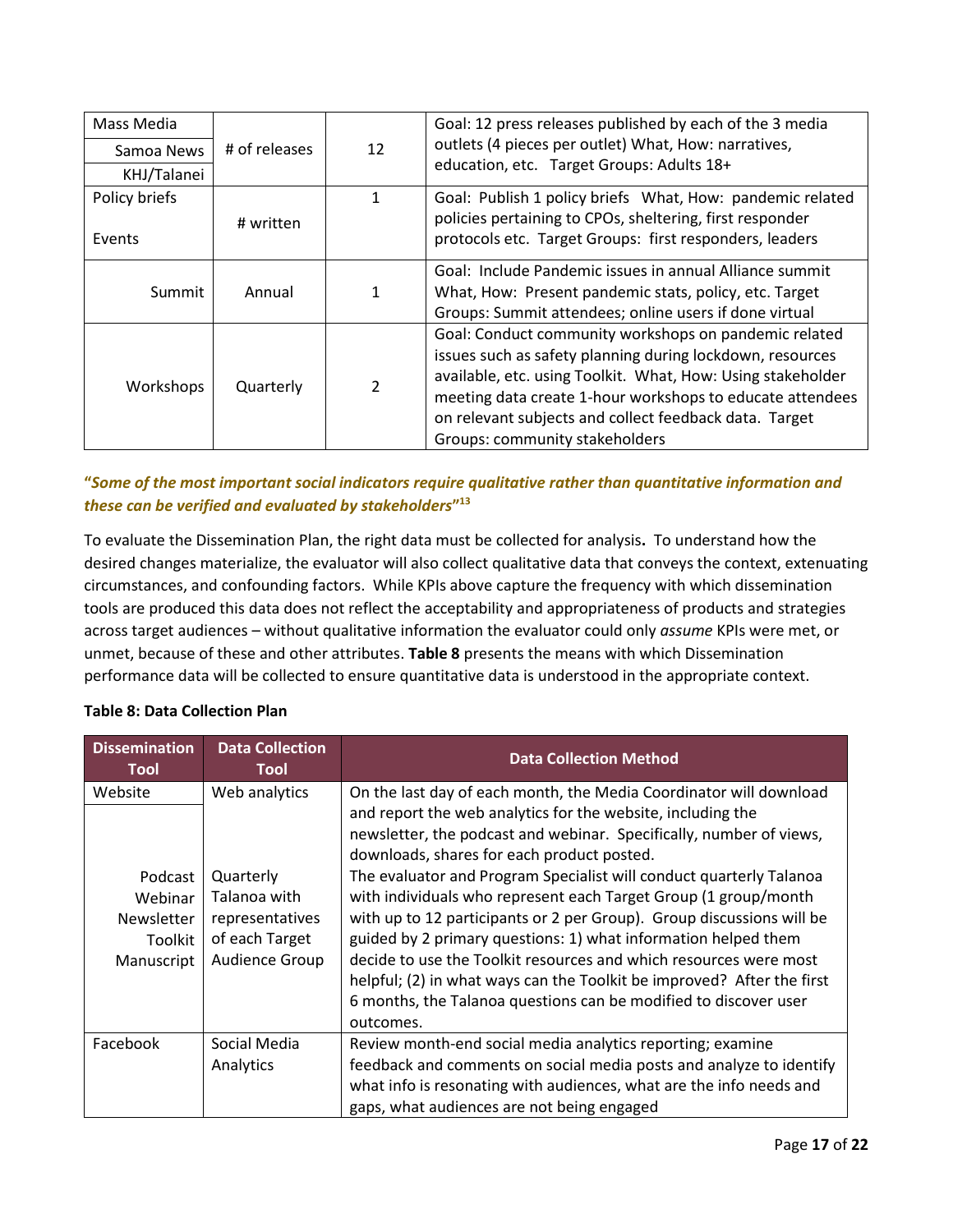| Mass Media          |                                     | Reader responses to online posts of the articles submitted to Samoa                                                                                                                                                                                |
|---------------------|-------------------------------------|----------------------------------------------------------------------------------------------------------------------------------------------------------------------------------------------------------------------------------------------------|
| Samoa News          | Web Media<br>Analytics              | News, KHJ/Talanei will be reviewed at month end by the evaluator.                                                                                                                                                                                  |
|                     |                                     | Frequencies for PSAs and other products for radio will be counted by                                                                                                                                                                               |
| KHJ/Talanei         |                                     | Media Coordinator. Messages will be presented to Talanoa groups                                                                                                                                                                                    |
|                     |                                     | and feedback collected on whether they heard/read the products,                                                                                                                                                                                    |
|                     |                                     | reflection and impact of message on their personal decisions/actions.                                                                                                                                                                              |
| Policy briefs       |                                     | The evaluator will assess distribution and impact of policy brief                                                                                                                                                                                  |
|                     | User feedback -                     | through feedback from target group representatives using 'quest-                                                                                                                                                                                   |
|                     | KI interview                        | erviews' in person, virtual or via email. Follow up on actual policy                                                                                                                                                                               |
|                     |                                     | changes will be documented.                                                                                                                                                                                                                        |
| Events              |                                     |                                                                                                                                                                                                                                                    |
| Summit<br>Workshops | Participant<br>feedback -<br>survey | Evaluator and Program Specialist will develop brief post-event surveys<br>to collect immediate feedback, and follow up with key informants six<br>months later to identify impact on participant as a result of<br>attendance and info retainment. |

### **Data Assessment and Reporting**

Data assessment activities will merge with the existing Alliance program evaluation plan. The Alliance's Media Coordinator and Program Specialist are responsible for data collection with support from the evaluator. The evaluator is responsible for data assessment and reporting. Dissemination and implementation plan evaluation will be reported with the annual Alliance program evaluation.

In addition to identifying successes, the data assessment will also identify which issues and which at-risk populations are not participating in online conversations, the Summit and Workshops, which groups are not being exposed to mass media and therefore missing opportunities for education and connectedness with service providers. The Talanoa discussions will be key data gathering tools, representative of the Target Groups. Gender gaps, age gaps, and information needed but missing on social media will be identified and all data will inform the iterative process of improving the information disseminated and the processes by which it is shared.

### **Summary**

Six Target Groups are identified through the literature review and the Alliance's program assessment activities. The **Dissemination Plan aims to communicate the following**:

- Why Target Groups should use the Toolkit advantages, disadvantages, risks, costs, benefits associated with content and applicability to their decision making;
- What sections/tools/info should be marketed to which specific end user groups.

How will the **audiences receive information** about the Toolkit?

- Through **tailored strategies targeting the audience** environment
- **Multifaceted strategies** to increase accessibility and exposure to dissemination messaging
- **Meet end users in their environments** and providing tools that translate well to the user's context and make it easier to use
- Use practices that are relevant to users in the American Samoan setting.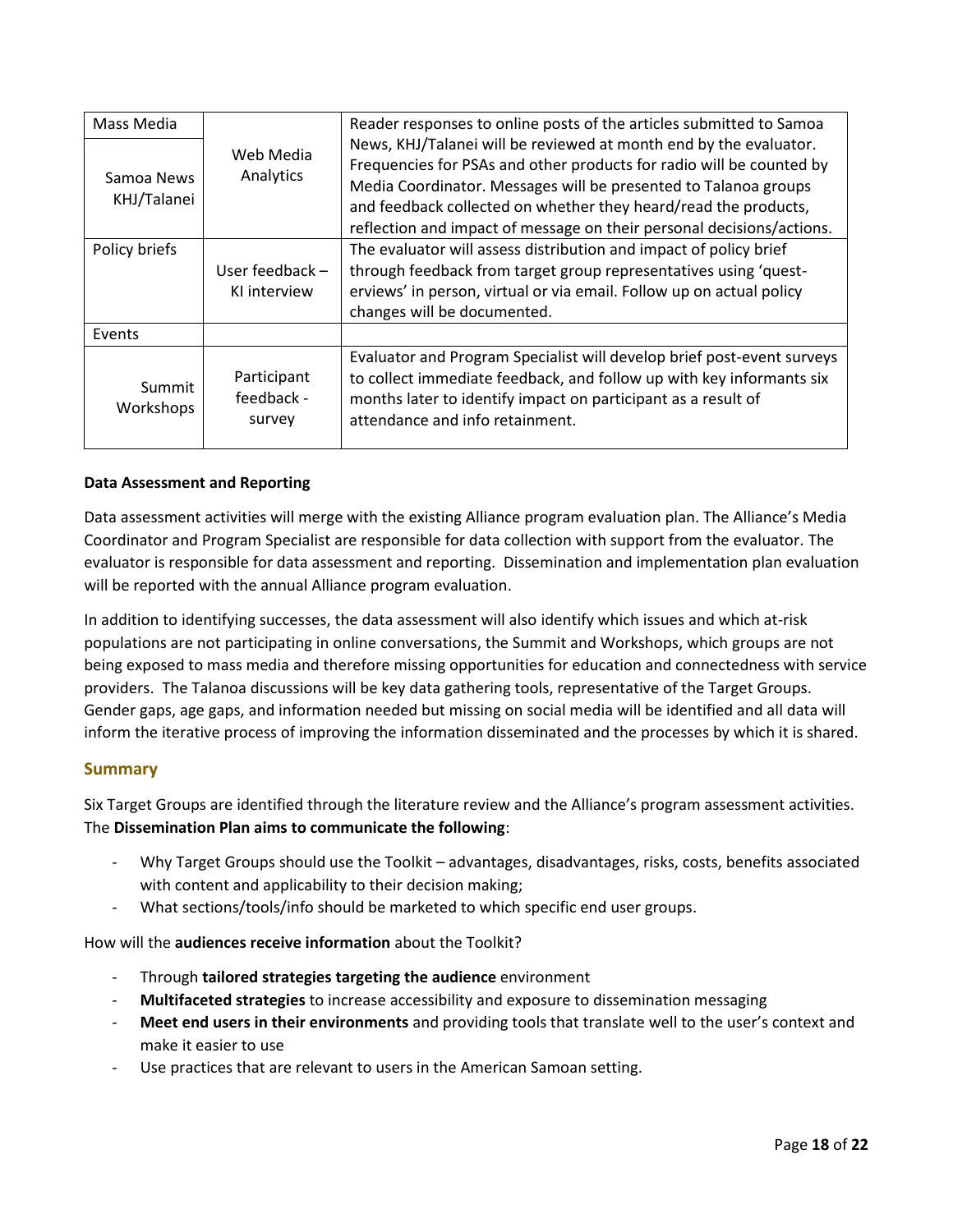### What will be **the message**?

- Messages to address factors that may help or prevent adoption and use of Toolkit
- Messages that motivate decision makers/leaders to adopt Toolkit (i.e., integrate toolkit into everyday work protocols etc.)
- Messages that explain why the Toolkit is important, how does it affect providers' work, community, and individual lives.

### **Recommendation for Stakeholder Discussion**

- The Alliance's Board of Directors comprises a diverse group of community perspectives, social and cultural connections, and professional skills. These are assets which should be utilized more fully in the Alliance's efforts to reach the target audience groups. '**Utilizing the Board of Directors'** is the primary recommendation for effective dissemination and implementation of the Toolkit.
- **Use evidence-based marketing strategies adapted for culturally responsive communication to American Samoans** in general using mass media, and at-risk groups (women, youth, LGBTQ, minorities, etc.) using personalized methods featuring 'champions' they can identify with and relate to.
- The WHO and UN predict that COVID-19 is not the last pandemic. The Alliance can **leverage the current high-profile media coverage and extenuating social circumstances** to draw attention to domestic violence incidence and prevention.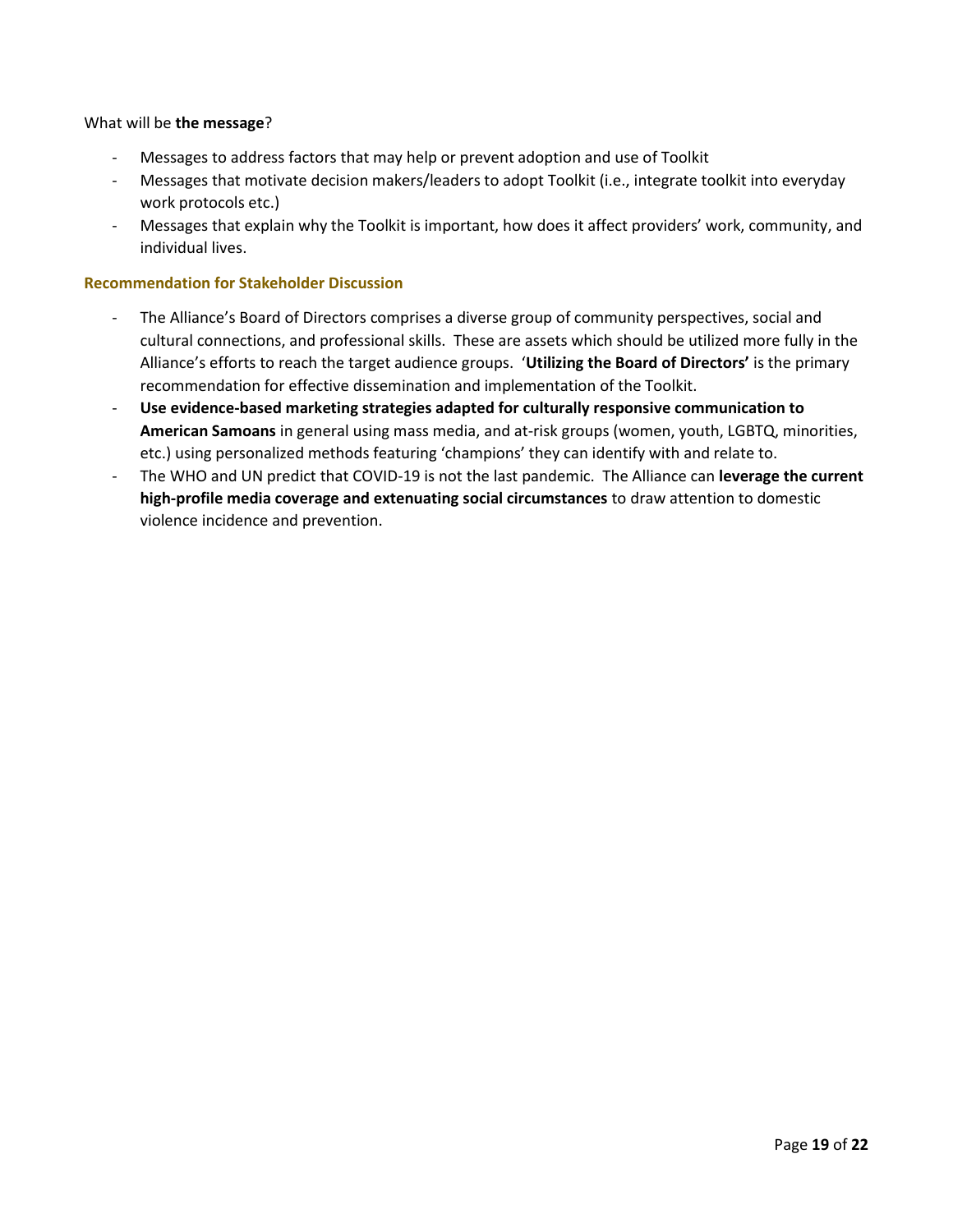### **RESOURCES**

- 1. Abramson, A. (2020, April 8). *How COVID-19 may increase domestic violence and child abuse.* <http://www.apa.org/topics/covid-19/domestic-violence-child-abuse>
- 2. Brownson, Ross C. PhD; Eyler, Amy A. PhD; Harris, Jenine K. PhD; Moore, Justin B. PhD, MS; Tabak, Rachel G. PhD, RD Getting the Word Out: New Approaches for Disseminating Public Health Science, *Journal of Public Health Management and Practice*: March/April 2018 - Volume 24 - Issue 2 - p 102-111 doi: 10.1097/PHH.0000000000000673
- 3. Czeisler, ME. et al. Mental Health, Substance Use, and Suicidal Ideation During the COVID-19 Pandemic U.S., June 24-30, 2020. *CDC MMWR* Aug 14 2020, 16(32).
- 4. Davis, M et al. *Intimate Partner Violence Victimization and Perpetration among US Adults during COVID-19 - a Brief Report.* [Https://doi.org/10.1101/2020.06.08.20125914](https://doi.org/10.1101/2020.06.08.20125914)
- 5. da Silva, AF et al. (2020). Marital violence precipitating/intensifying elements during the COVID-19 pandemic. *Ciencia & Saude Coletiva*, 25(9):3475-3480
- 6. de Girolamo, G., Carrà, G., Fangerau, H. *et al.* European violence risk and mental disorders (EU-VIORMED): a multi-centre prospective cohort study protocol. *BMC Psychiatry* **19,** 410 (2019). <https://doi.org/10.1186/s12888-019-2379-x>
- 7. *Dissemination Planning Tool: Exhibit A from Volume 4.* Agency for Healthcare Research and Quality, Rockville, MD. https://www.ahrq.gov/patient-safety/resources/advances/vol4/planning.html
- 8. Dutta, A. et al. (June 15, 2020) YouTube as a Source of Medical and Epi Info During COVID-19 Pandemic: A cross-sectional Study of Content Across Six Languages Around the Globe. *Cureus* 12(6):e8622. DOI 10.7759/cureus.8622
- 9. Eysenbach, G. (2020, June). How to Fight an Infodemic: The Four Pillars of Infodemic Management*. J Med Internet Research*. 22(6): e21820.
- 10. Fares-Otero, NE. et al. (2020). COVID-19: the need for screening for domestic violence and related neurocognitive problems. *J of Psychiatric Research* 130:433-434.
- 11. Fatke, B. et al. (2020, May). COVID-19 Crisis: Early observations on a Pandemic's Psychiatric Problems. *Dtsch Med Wochenschr*.145(10):675-681
- 12. Fernandes-Alcantara, A.L., Sacco, L.N. (2020*). Domestic Violence in the Context of COVID-19*. Congressional Research Service. https://crsreports.congress.gov.
- 13. Gao, S., Zhang, J. (2001). "A comparative study of stakeholder engagement approaches in social auditing", in Andriof, J. and McIntosh, M. (Eds), *Perspectives on Corporate Citizenship*, Greenleaf Publishing, Sheffield, pp. 239-55.
- 14. Griffiths J, Blair-Stevens C, Parish R. The integration of health promotion and social marketing. *Perspective Public Health.* 2009;129(6):268–271.
- 15. Hall, B. et al. (2020). Surviving in Place: The coronavirus domestic violence syndemic. *Asian J of Psychiatry 53*:102179
- 16. Ka'opua, L.S., Tamang, S., Dillard, A., Kekauoha, B.P. (2018). Decolonizing Knowledge Development in Health Research Cultural Safety Through the Lens of Hawaiian Homestead Residents*. Jour of Indigenous Social Dev.* (5)2:20-42.
- 17. Kingdon, J. (2010). *Agendas, Alternatives, and Public Policies, Update Edition, With an Epilogue on Health Care*. Updated 2nd ed. New York, NY: Pearson.
- 18. Kuhn, N.S., Sarkar, S., White, L.A., Hoy, J., McCray, C.J., Lefthand-Begay, C. (2020). Decolonizing Risk Communication: Indigenous Responses to COVID-19 using Social Media. *Jour of Indigenous Social Dev*. (9)3:193-213.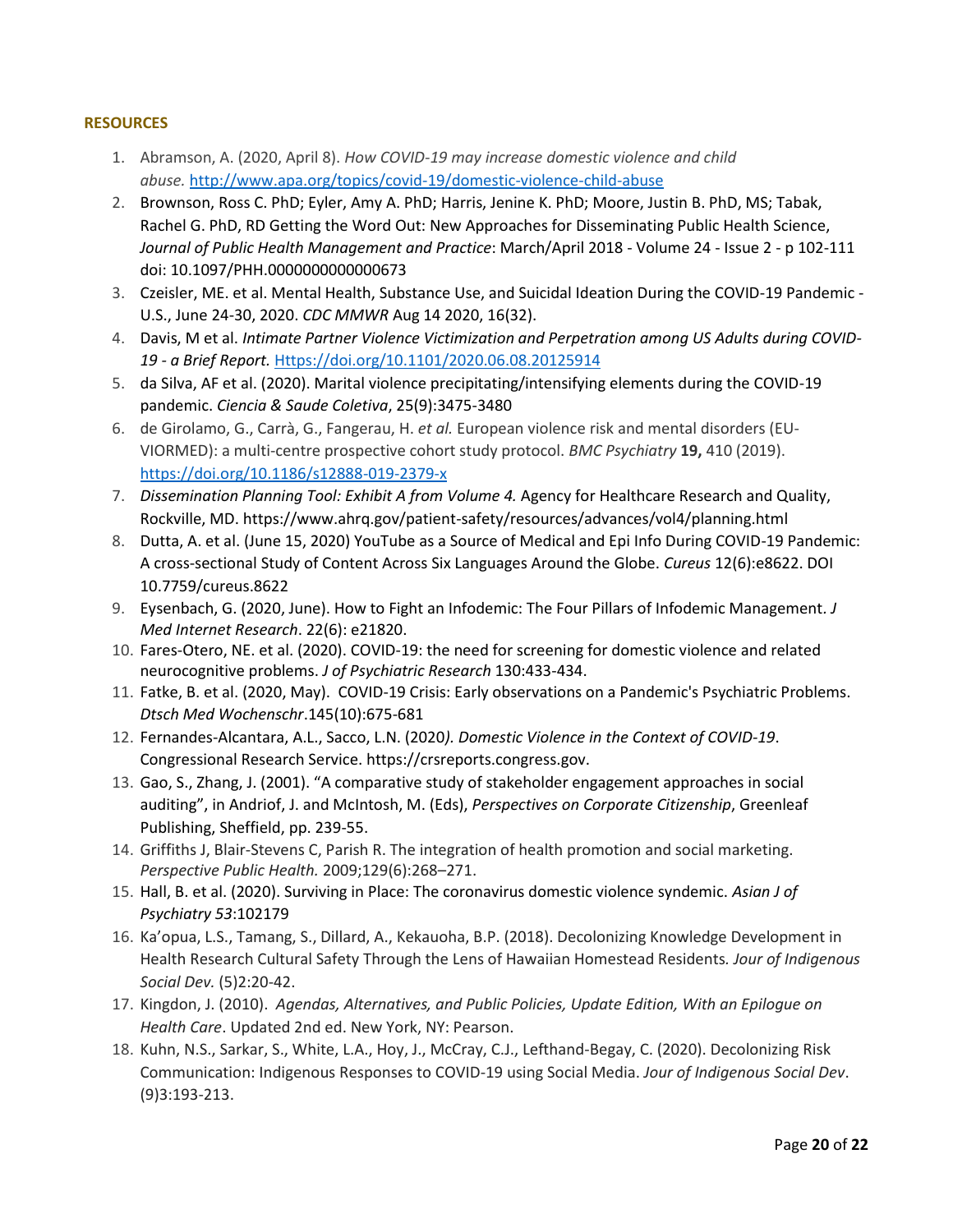- 19. Leslie, E, Wilson, R (2020, July). Sheltering in place and domestic violence: Evidence from calls for service during COVID-19*. J of Pub Econ* 189(2020):104241.<https://doi.org/10.1016/j.pubeco.2020.104241>
- 20. McLay, MM. (2020, June). *When "Shelter in Place" Isn't Shelter That's Safe: A Rapid Analysis of DV Case Differences During the COVID-19 Pandemic and Stay-at-Home Orders*. https://doi.org/10.1101/2020.05.29.20117366
- 21. McDonough J. (2000). *Experiencing Politics. A Legislator's Stories of Government and Health Care.* Berkeley, CA: University of California Press.
- 22. Moreira, DN et al. (2020, June). The impact of the COVID19 pandemic in the precipitation of intimate partner violence. *Intl J of Law and Psychiatry* 71, 101606
- 23. Pihama, L. and Lipsham, M. (2020) *Noho Haumaru: Reflecting on Maori approaches to staying safe during COVID 19 in Aotearoa.* 9:3; 92-101.
- 24. *Quick-start Guide to Dissemination for Practice-Based Research Networks*. Agency for Healthcare Research and Quality, Rockville, MD. [https://ww.ahrq.gov](https://ww.ahrq.gov/)
- 25. Raj, A. et al. Time from COVID-19 shutdown, gender-based violence exposure, and mental health outcomes among a state representative sample of Calif residents. *E Clinical Medicine,* 26(2020)100520
- 26. Roesch, E, Amin, A. et al (editorial) Violence against women during COVID-19 pandemic restrictions. *BMJ*, 2020;369m1712 doi: 10.1136/bmj.m1712
- 27. Sanchez, O.R. et al. Violence Against Women during the COVID-19 Pandemic: An Integrative Review. Int. J Gynecol Obstet. Aug, 2020; 1-8.
- 28. Sharma, A., Borah, SB. Covid-19 and DV: An Indirect Path to Social and Economic Crisis. *J of Fam Violence*. July, 2020. https://doi.org/10.1007.s10896-020-00188-8
- 29. Shorey, S., Ang, E. et al Perceptions of public on the COVID 19 outbreak in Singapore: a qualitative content analysis. *Jour of Public Health*. 2020. DOI:10.1093/pubmed/fdaa105
- 30. Sotgiu, G., Dobler, CC. Social stigma in the time of Coronavirus. *European Scientific Jour of ERS*, 2020. http://creativecommons.org/licenses/by-nc/4.0
- 31. Su, Z., Wagers, S., Lopez, E., Terjesen, LA, Abbas, J., Shi, F., Wang, C., Cai, Yuyang. (2020). Evidence based health solutions for challenges women face during pandemics like COVID-19: A systematic review protocol. *Research Square.* Doi:<https://doi.org/10.21203/rs-66220-v1>
- 32. UN Women*. COVID-19: How to include marginalized and vulnerable people in risk communication and community engagement*. Www.extranet.who.int/goarn/covid-19
- 33. Vora, M. et al. Media on the frontline against mental health implications of COVID19 in Pakistan. *Asian J of Psychiatry* 54 (2020) 102342.
- 34. Vraga, E.K., Jacobsen, K.H. (2020). Strategies for Effective Health Communication During the COVID-19 Pandemic and Future Emerging Infectious Disease Events. *World Medical and Health Policy*. P233-241.
- 35. Wandersman, A et al. *Bridging the Gap Between Prevention Research and Practice: the Interactive Systems Framework for Dissemination and Implementation*. Feb. 2008. https://doi.org/10.1007/s10464- 008-9174-z.
- 36. Weinberger-Litman,SL et al. July, 2020. A Look at the First Quarantined Community in the USA: Response of Religious Communal Organizations and Implications for Public Health During the COVID-19 Pandemic. *J of Religon & Hlth.* [Https://doi.org/10.1007/s10943-020-01064-x.](https://doi.org/10.1007/s10943-020-01064-x)
- 37. World Health Organization. *COVID-19 and violence against women - what the health sector/system can do. March 2020. (Fact Sheet No. WHO/WRH/20.04*) https://www.int/REPRODUCTIVEHEALTH/publications/vaw-covid-19/en/